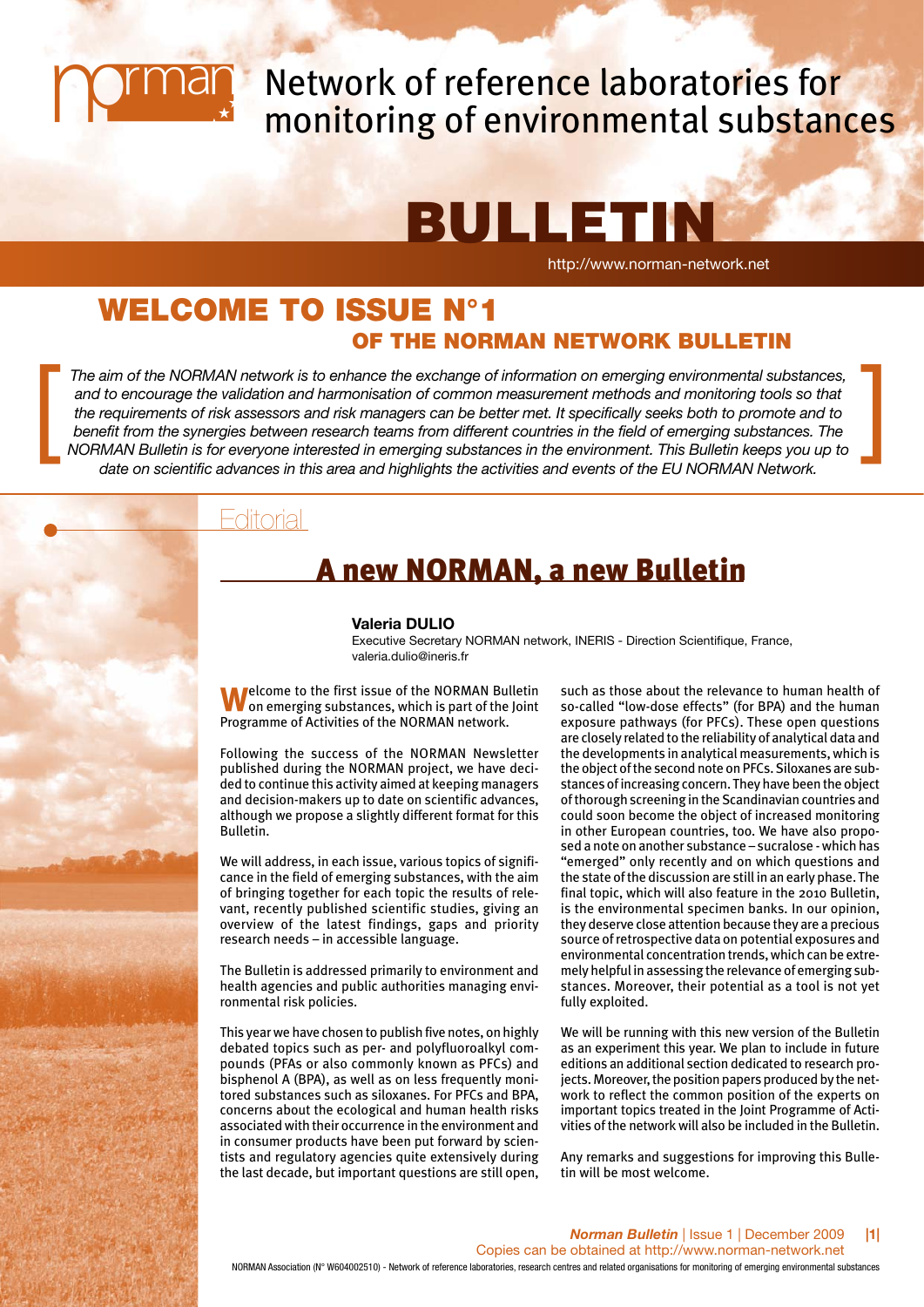## Issue N°1 - December 20

| LIFE OF THE NETWORK, NORMAN ACTIVITIES |  |
|----------------------------------------|--|
|                                        |  |
|                                        |  |

## Environmental specimen banking

## Environmental specimen banks as tools for the retrospective monitoring of emerging pollutants

#### **Heinz RUEDEL**

Fraunhofer Institute for Molecular Biology and Applied Ecology (Fraunhofer IME), Department Environmental Specimen Bank and Elemental Analysis, Schmallenberg, Germany heinz.ruedel@ime.fraunhofer.de

#### **NEED FOR ENVIRONMENTAL MONITORING**

**Lurrently there is a lack of knowledge regarding the fate and effects** of many chemicals released into the environment either as products or accidentally. This was the main reason for enacting Europe's new chemicals regulation REACH (Registration, Evaluation, Authorisation and Restriction of Chemicals; Regulation EC 1907/2006 http://eurlex.europa.eu/LexUriServ/LexUriServ.do?uri=OJ:L:2006:396:0001:084 9:EN:PDF). An important part of the assessment is the estimation of potential environmental exposures. REACH came into force along with a change of paradigm by transferring responsibility for the risk assessment from regulatory authorities to industry. Thus, in the future it is likely that it will be necessary to conduct monitoring studies to check the plausibility of exposure scenarios submitted by producers and importers.

Generally, monitoring of chemicals in the abiotic and biotic environment provides important information for their risk assessment. Together with effect data from laboratory (eco)toxicity tests, this exposure information can be used within the management process for hazardous chemicals. Experience shows that problems with chemicals have often arisen after they had been in use for years. For example, chemicals with endocrine disrupting properties or polyfluorinated compounds were recognized as hazardous only after decades of commercial use. Moreover, chemicals can often not be detected in the environment because of the limitations of analytical methodology (for example, this was the case for polar compounds such as pharmaceuticals, before LC/MS became available as a routine method). As a result, retrospective data on potential exposures and environmental concentration trends are helpful for the assessment of the relevance of a given compound. Based on such considerations the idea of environmental specimen banks (ESBs) was developed.

**ESB HISTORY**<br>A s early as the 1960s, several countries set up ESBs in response to **A**s early as the 1960s, several countries set up ESBs in response to increasing emissions of chemicals, e.g., Sweden (Odsjö 2006) and Japan (Tanabe 2006). In the USA an ESB was launched in 1979 (Becker and Wise 2006) and in Germany routine operation of an ESB started in the 1980s after extensive previous research (Gies 2007).

Milestones for ESB development were international symposia in Vienna (proceedings: Sci Total Environ 1993, 139-140), Stockholm (Chemosphere 1997, 34, 9/10), and Charleston, USA (J Environ Monit 2006, 8, 8). Several scientific ESB publications report time trends for emerging contaminants in different ecosystems. Such data are used to support risk assessments of chemicals. More information on existing ESBs is available at the website of the International Environmental Specimen Bank Group (http://www.inter-esb.org/).

#### **WHAT EXACTLY IS AN ESB?**

**T**he German ESB uses the following definition: An environmental specimen bank is an archive of representative environmental and human samples which are collected at regular intervals (human cryobanking will not be covered here; for an example see Wiesmüller et al. 2007). The unique feature of ESBs – storing biological and abiotic samples under conditions which assure that their chemical information content does not change over decades – allows the retrospective analysis of plant and animal specimens as well as of abiotic media such as soil or suspended particulate matter from freshwaters.

A key aspect in ESB concepts is the standardisation of all working steps to ensure that changes in chemical concentrations are due to real responses to actual chemical levels in the environment and not to variations of methods. Work steps are often described in standard operating procedures (SOPs) which have to be followed strictly (see German ESB SOPs at http://www.umweltbundesamt.de/specimen/upb22.htm or US National Biomonitoring Specimen Bank SOPs at http://www.hml.nist.gov/MESB.htm).

#### **EXAMPLES OF ESB APPLICATIONS**

**E**SBs have already generated essential data for the exposure assessment of many chemicals by retrospective analysis. Studies of the Swedish ESB on archived guillemot eggs from the Baltic Sea reported concentration trends of brominated flame retardants (Sellström et al. 2003) and perfluorinated compounds (Holmström et al. 2005). ESB data were also used to monitor the success of banning uses of chemicals. For example, data from the German ESB revealed that levels of organotin compounds decreased after regulations were enacted (Rüdel et al. 2007, Rüdel et al. 2009b). Compliance with voluntary renunciations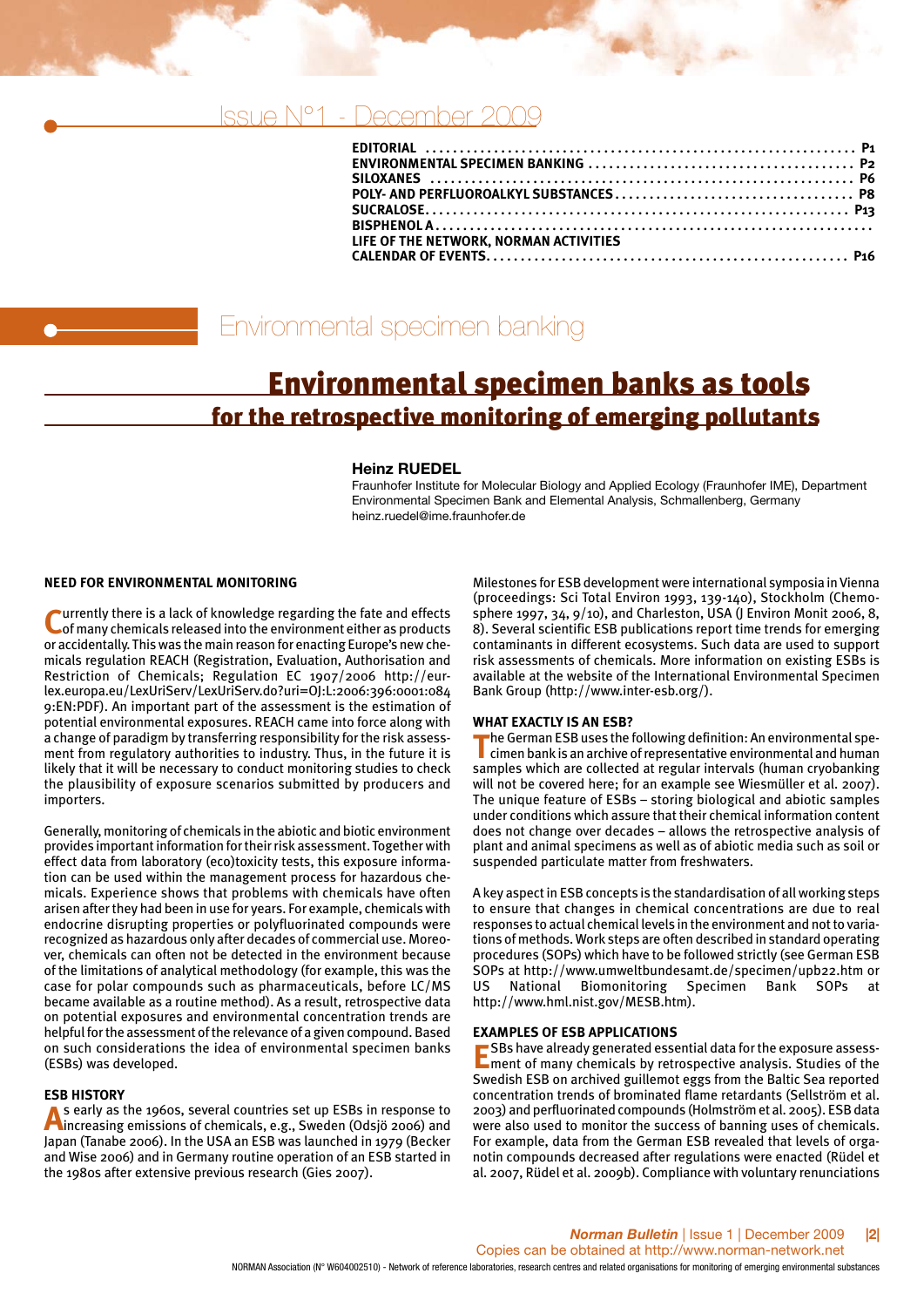of chemical use by industry associations could also be proved in some cases (e.g.: alkylphenols/alkylphenol monoethoxylates in freshwater and marine biota, Wenzel et al. 2004; synthetic musk fragrances in freshwater fish, Rüdel et al. 2006).

#### **CURRENT ACTIVITIES**

**Solutions** on environmental specimen banks were run during the SETAC world conference in Sydney in August 2008 and the SETAC Europe conference in Gothenburg in June 2009. Topics related to emerging pollutants were:

- Temporal and spatial trends of new and legacy POPs in German marine ecosystems (Schroeter-Kermani et al. 2009, German ESB): Classic POPs bioaccumulate easily in lipid-rich marine bird eggs, and are therefore good indicators of chemical burdens in the marine environment. Concentrations of PCBs, DDT and HCB significantly decreased until the end of the 1990s, but seem to have levelled off in recent years. Recently, archived herring gull eggs from two decades were investigated for fluorinated and brominated compounds to verify the effectiveness of regulatory and voluntary use restrictions. In the case of perfluorooctanesulfonate (PFOS), so far neither use restrictions declared by industry nor legal measures issued by the European Union have decreased concen-trations of the perfluorinated compounds in gull eggs. Levels in eggs from the North Sea were varying and concentrations in eggs from the Baltic Sea even increased significantly over the last two decades. In contrast, the European ban on the flameretardants Penta-BDE and Octa-BDE seems to be effective. Preliminary results reveal a more than 50 percent decrease in concentrations of both substance groups in gull eggs. In contrast, there is no clear temporal trend for Deca-BDE.
- Retrospective monitoring of methyltriclosan in freshwater fish covering the period 1992–2008 (Ruedel et al. 2009a, German ESB): This poster gives an update on a monitoring study performed in 2004 revealing that levels of methyltriclosan had increased over a period of 10 years up to 2003 (Böhmer et al. 2004). However, data for the period 2004–2008 now show that methyltriclosan concentrations in fish are no longer increasing, and may even have decreased recently. It is assumed that this is a result of a voluntary renunciation of the use of the parent compound triclosan in washing and cleaning agents by the member compa-

nies of the German Cosmetic, Toiletry, Perfumery and Detergent Association (IKW) as announced in 2001.

- Conceptual considerations for environmental specimen banks (Koschorreck 2009, German ESB): The use of ESBs is discussed considering that risk assessors need support with reliable information on both time trends and the biomagnification potential of (emerging) substances. Whereas existing regulatory concepts extrapolate biomagnification from laboratory studies and modelling, ESBs can generate more meaningful information from wildlife, e.g. biomagnification factors.
- Brominated Flame Retardants in Asian Waters: Monitoring Studies Using Archived Samples from es-BANK, Ehime University, Japan (Tanabe et al. 2008a, b). The results indicate that environmental levels of PBDE and HBCD have increased significantly during the last 30 years. In samples from Japan, where usage of some commercial PBDE products was voluntarily discontinued in the 1990s, environmental PBDE levels seem to be constant or slightly decreasing since then. However, concentrations of HBCD revealed an increasing trend. In recent years HBCD levels appear to exceed those of PBDE, reflecting increasing usage of HBCD.

#### **CONCLUSION**

**E**SBs could play an important role, especially in the assessment of emerging substances. Past studies showed correlations between consumption patterns of compounds and tissue concentrations in biota. After banning or phasing out compounds, their concentrations in potentially exposed biota decreased (e.g., organotins, alkylphenols). The use of archived biological samples allows very fast analysis of samples from different years and regions. They are analysed in one laboratory under similar conditions, allowing the detection of small differences between years and sites. The results of such retrospective monitoring could help to assess the relevance of the compound in question (levels and trends). Together with ecotoxicological information, these exposure data are helpful in deciding whether a compound has to be considered as an emerging substance. Several banks in Europe already have the capacity to be used in this way. Thus the potential is present – banks should be used more broadly for the assessment of potential emerging substances.

#### *SELECTED PUBLICATIONS*

- Becker P. R., Wise S. A., 2006. *National Biomonitoring Specimen Bank and the Marine Environmental Specimen Bank*. J. Environ. Monit. 8, 795-799.
- Böhmer W., Rüdel H., Wenzel A., Schröter-Kermani C., 2004. *Retrospective monitoring of triclosan and methyl-triclosan in fish: Results from the German environmental specimen bank*. Organohalogen Comp. 66, 1516-1521. **http://www.umweltbundesamt.de/umweltproben/publikat/Triclosan\_p689.pdf**
- Gies A., Schröter-Kermani C., Rüdel H., Paulus, M. Wiesmüller G. A., 2007. *Frozen Environmental History: The German Environmental Specimen Bank*. Organohalogen Comp. 69, 504-507. **http://www.umweltbundesamt.de/umweltproben/publikat/gies\_et\_al\_oc2007.pdf**
- Holmström K., Järnberg U., Bignert A., 2005. *Temporal trends of PFOS and PFOA in Guillemot Eggs from the Baltic Sea*, 1968-2003, Environ. Sci. Technol. 39, 80-84.
- Koschorreck J., 2009: *Our frozen future conceptual considerations for environmental speci-men banks*. SETAC Europe Conference, Gothenburg, June 2009. Abstract THPC2-11. **http://www.eventure-online.com/eventure/publicSession.do?id=114485**
- Odsjö T., 2006. *The environmental specimen bank, Swedish Museum of Natural History A base for contaminant monitoring and environmental research*. J. Environ. Monit. 8, 791-794.
- Rüdel H., Böhmer W., Schröter-Kermani, C., 2006. *Retrospective monitoring of synthetic musk compounds in aquatic biota from German rivers and coastal areas*. J. Environ. Monit. 8, 812-823.
- Rüdel H., Böhmer W., Schröter-Kermani, C., 2009a. *Retrospective monitoring of methyltriclosan in freshwater fish covering the period 1992 - 2007*. SETAC Europe Conference, Gothenburg, June 2009. Abstract THPC2-10. **http://www.eventure-online.com/eventure/publicSession.do?id=114485**
- Rüdel H., Müller J., Steinhanses J., Schröter-Kermani C., 2007. *Retrospective monitoring of organotin compounds in freshwater fish from 1988 to 2003: Results from the German environmental specimen bank*. Chemosphere 66, 1884-1894.m
- Rüdel H., Steinhanses J., Müller J., Schröter-Kermani C., 2009b. *Retrospektives Monitoring von Organozinnverbindungen in biologischen Proben aus Nord- und Ostsee - sind die Anwendungsbeschränkungen erfolgreich?* (Retrospective monitoring of organotin compounds in biological samples from North Sea and Baltic Sea - are the use restrictions successful?) Umweltwiss. Schadst. Forsch. 21, 282-291. **http://www.springerlink.com/content/q5347u4614g3q916/?p=8897d2e6850141daa9901c6e4d07985f&pi=7**
- Schröter-Kermani C., Rüdel H., Kreft D., Koschorreck J., 2009. *Temporal and spatial trends of new and legacy POPs in German marine ecosystems*. SETAC Europe Conference, Gothenburg, June 2009. Abstract THPC2-9. **http://www.eventure-online.com/eventure/publicSession.do?id=114485**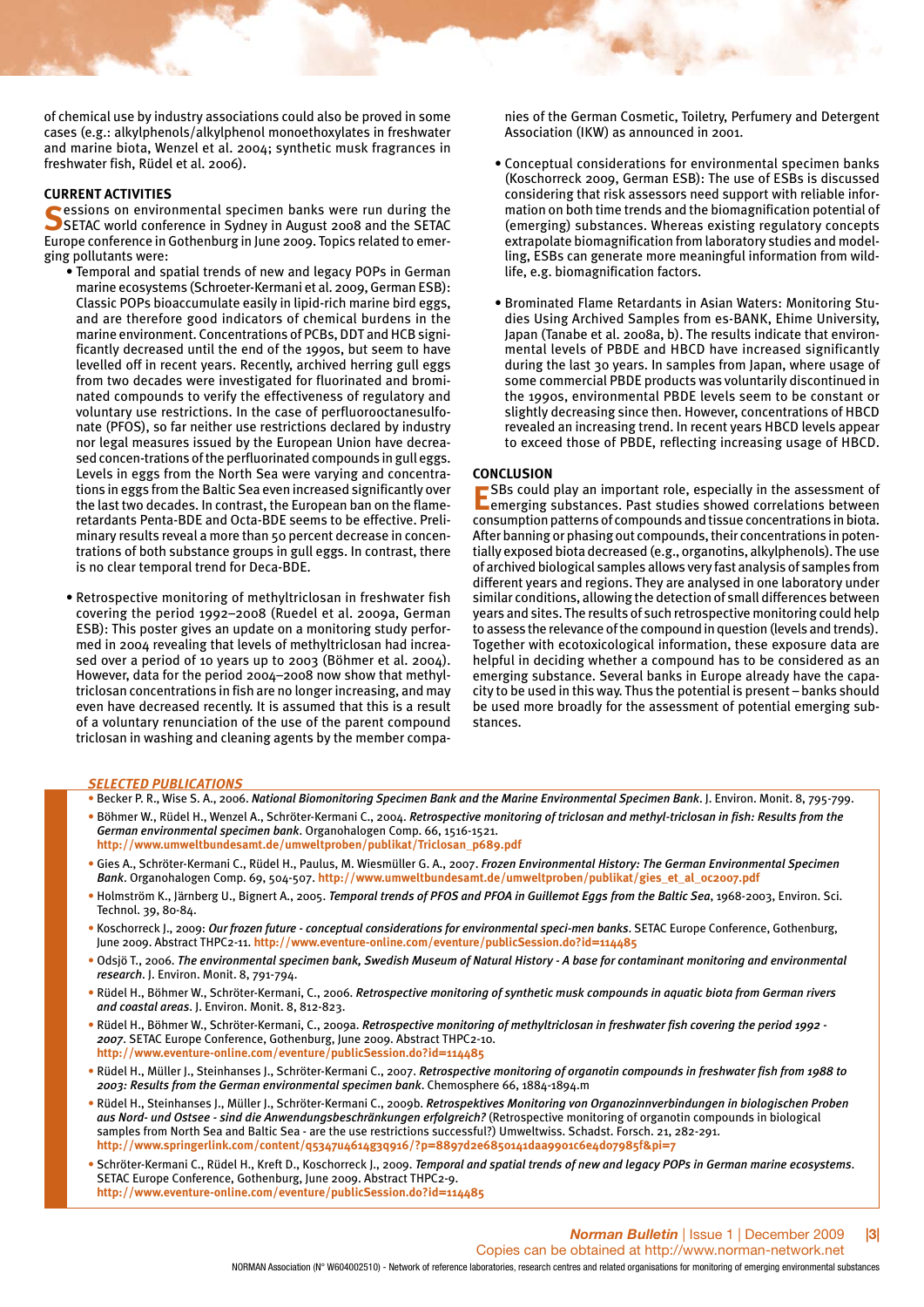- Sellström U., Bignert A., Kierkegaard A., Haggberg L., De Wit C.A., Olsson M., Jansson B., 2003. *Temporal trend studies on tetra-and pentabrominated diphenyl ethers and hexabromocyclododecane in guillemot egg from the Baltic Sea*. Environ. Sci. Technol. 37, 5496-5501.
- Tanabe S., 2006. *Environmental specimen bank in Ehime University (es-Bank), Japan for global monitoring*. J. Environ. Monit. 8, 782-790.
- Tanabe S., Ramu U., Isobe T., Takahashi S., 2008a. *Brominated Flame Retardants in the environment of Asia-Pacific: an overview of spatial and temporal trends*. J. Environ. Monit. 10, 188-197.
- Tanabe S., Ramu K., Sudaryanto A., Isobe T., Takahashi S., 2008b. *Brominated Flame Retardants in Asian Waters: Monitoring Studies Using Archived Samples from es-BANK, Ehime University, Japan*. SETAC World Conference, Sydney, August 2008. Abstract: **https://ei.eventinfotech.com.au/ei/viewpdf.esp?id=799&file=D%3A%5CDATABASES%5CEVENTWIN%5Cdocs%5Cpdf%5C0808035%5FTANABE 00840%2Epdf**
- Wiesmüller G. A., Eckard R., Dobler L., Günsel A., Oganowski M., Schröter-Kermani C., Schlüter C., Gies A., Kemper F. H., 2007. *The Environmental Specimen Bank for Human Tissues as part of the German Environmental Specimen Bank*. Int. J. Hyg. Environ. Health 210, 299-305.
- Wenzel A., Böhmer W., Müller J., Rüdel H., Schröter-Kermani C., 2004. *Retrospective Monitoring of Alkylphenols and Alkylphenol Monoethoxylates in Aquatic Biota from 1985 - 2001: Results from the German Environmental Specimen Bank*. Environ. Sci. Technol. 38, 1654-1661.

Siloxanes

## Siloxanes in the Nordic Environment

**Anna Palm COUSINS, Lennart KAJ, Eva BROSTRÖM-LUNDÉN**

IVL Swedish Environmental Research Institute Ltd, Stockholm, Sweden anna.cousins@ivl.se

*This science note brings together the outcome of recent studies within the field of siloxane contamination in the Nordic environment. It highlights the most important findings and identifies the major conlusions from these studies, as well as future research needs.* 

#### **SILOXANES - EMERGING SUBSTANCES OF INCREASING INTEREST**

Siloxanes are chemical substances containing units with<br>
the general formula R2SiO, R representing a hydrogen or a hydrocarbon group. They may be straight chains or cyclic compounds and vary in weight from a few hundred to several hundred thousand g/mol. The siloxanes of main interest from an environmental perspective are the volatile methylsiloxanes, having a short SiO backbone, in particular the cyclic siloxanes known as D4, D5 and D6 and the linear siloxanes, MM (or HMDS), MDM, MD2M and MD3M (Table 1). Out of these commercially used siloxanes, D4 (CAS: 556-67-2), D5 (CAS: 541-02-6), and MM (CAS: 107-46-0) are chemicals of high production volume within the European Union. The first two are the most commonly used siloxanes in the Nordic countries (Kaj et al., 2005b). Recent activities within the Nordic area have focused on investigating the environmental occurrence of the above-mentioned siloxanes, which are used in a large number of industrial and consumer products such as fuel, car polish, cleaners, anti- foaming agents, car waxes, personal care and biomedical products. The widespread use of siloxanes, their broad application, high volatility and potential for toxic effects have raised concerns about these compounds within various disciplines of environmental science. Recent studies indicate that they may be found everywhere in the environment.

#### **Table 1. Nomenclature for siloxanes of recent interest**

| Abbreviation      | Name                                | CAS#           | <b>Structure</b>                                                                                                                                                                                                          |
|-------------------|-------------------------------------|----------------|---------------------------------------------------------------------------------------------------------------------------------------------------------------------------------------------------------------------------|
| D4                | Octamethyl-cyclotetra-<br>siloxane  | 556-67-2       |                                                                                                                                                                                                                           |
| D5                | Decamethyl-cyclopenta-<br>siloxane  | 541-02-6       |                                                                                                                                                                                                                           |
| D6                | Dodecamethyl-cyclohexa-<br>siloxane | 540-97-6       |                                                                                                                                                                                                                           |
| MM(HMDS)          | Hexamethyl-<br>disiloxane           | 107-46-0       | CH <sub>2</sub><br>CH <sub>2</sub><br>CH <sub>c</sub><br>CH <sub>3</sub><br>CH <sub>3</sub> - Si - O - Si - O - Si - O - Si - CH <sub>3</sub><br>CH <sub>3</sub><br>ĊН <sub>3</sub><br>CH <sub>3</sub><br>CH <sub>3</sub> |
| <b>MDM</b>        | Octamethyl-<br>trisiloxane          | $107 - 51 - 7$ | CH <sub>3</sub><br>CH <sub>3</sub><br>CH <sub>3</sub><br>сн $_{3}$ — si —о — si —о $+$<br>$Si - CH2$<br>CH <sub>3</sub><br>CH <sub>3</sub><br>CH <sub>3</sub>                                                             |
| MD <sub>2</sub> M | Decamethyl-<br>tetrasiloxane        | 141-62-8       | CH <sub>3</sub><br>CH <sub>3</sub><br>CH <sub>3</sub><br>$H_1C - Si - O - Si - O -$<br>-si—cн,<br>CH <sub>3</sub><br>ĊН,<br>ĊН,                                                                                           |
| <b>MD3M</b>       | Dodecamethyl-<br>pentasiloxane      | 141-63-9       | CH <sub>2</sub><br>CH <sub>2</sub><br>$CH_3 - Si - O - Si - CH_3$<br>CH <sub>2</sub><br>CH <sub>2</sub>                                                                                                                   |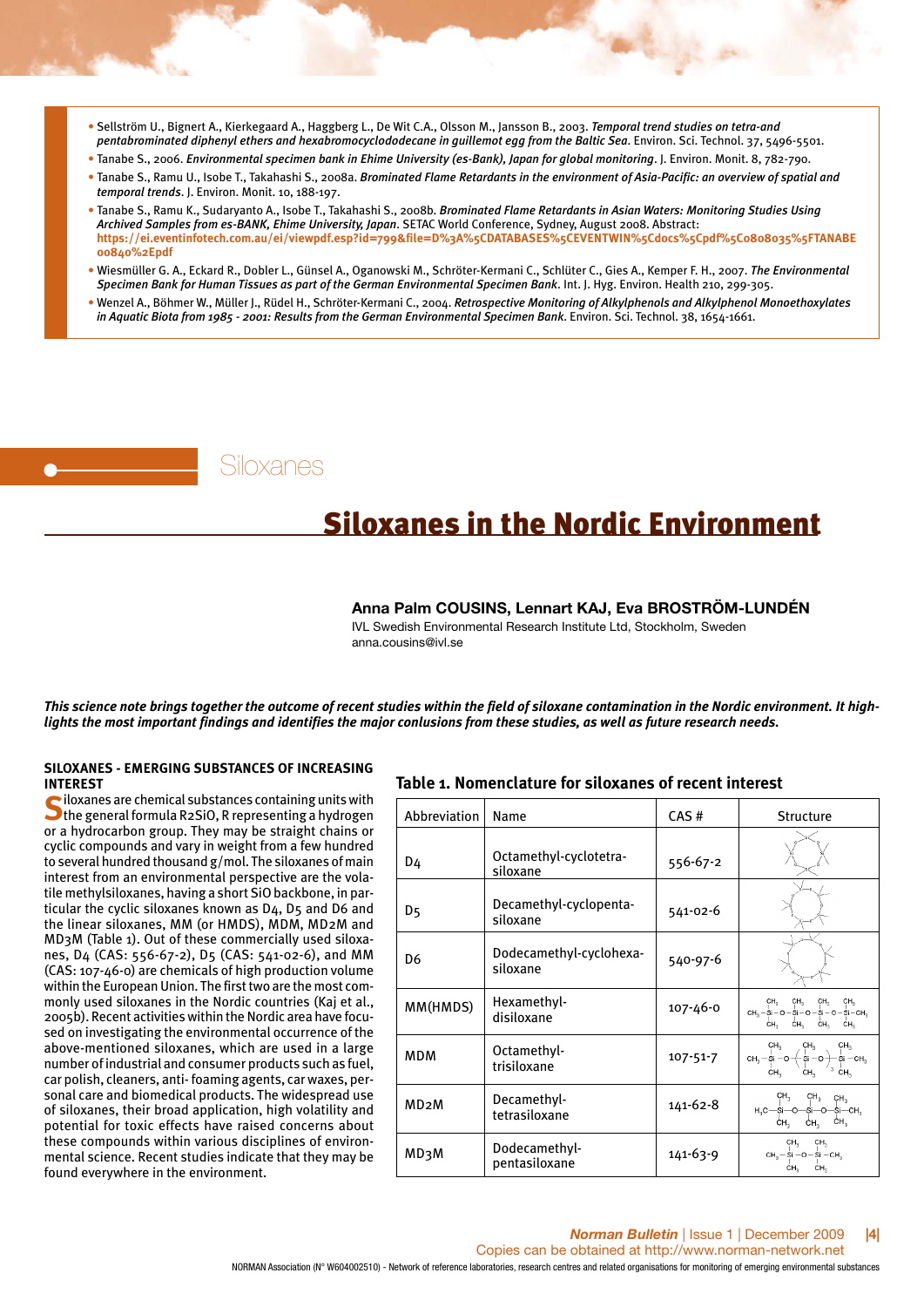## **RECENT ACTIVITIES WITHIN THE NORDIC AREA**<br>A s early as the year 2000, Paxéus and co-workers published a study

As early as the year 2000, Paxéus and co-workers published a study<br>Aon the occurrence of organic contaminants in landfill leachates, where MM and D4 were detected at levels of 2–106 and 1–2 μg/L, respectively. In 2005, the Nordic work on siloxanes started off on a larger scale with two parallel screening studies, one in Sweden, financed by the Swedish Environmental Protection Agency (Kaj et al., 2005a) and one in the Nordic environment, financed by the Nordic Council of Ministers, NMR (Kaj et al., 2005b). The main objective with the screening studies is to get a snapshot of the contamination status of the chemicals of interest, in order to identify hot spot areas and fields where continued investigation is needed. Simultaneously, the Danish Environ-

mental Protection Agency undertook an extensive literature review on the Danish consumption of siloxanes, their toxicity and possible alternatives (Lassen et al., 2005). The Danish consumption of siloxanes was estimated at 2400 – 3800 tonnes/year, based on consumption figures from Western Europe. The inventory included in total about 150 different siloxanes and siloxane derivatives. The Nordic screening study focused on the substances listed above, and the highest consumption was reported in Denmark. The Nordic screening study found high levels of mainly D5 in areas of high population, near municipal sewage treatment plants (STP), and frequently in biotic samples, indicating potential for uptake in biota. Particularly high levels of D5 were found in cod liver in the inner Oslofjord. Results are listed in Table 2.

## **Table 2. Levels of siloxanes in different environmental matrices in the Nordic environment (Kaj et al., 2005b)**

|                          |                                | Water $(\mu g/L)$      |                         |                     |                   |                              |                          |  |
|--------------------------|--------------------------------|------------------------|-------------------------|---------------------|-------------------|------------------------------|--------------------------|--|
| Substance                | Air ( $\mu$ g/m <sup>3</sup> ) | Sewage/<br>industrial* | Coastal/<br>Watercourse | Sludge<br>(ng/g dw) | Soil<br>(ng/g dw) | <b>Sediment</b><br>(ng/g dw) | <b>Biota</b><br>(ng/gww) |  |
| MM/HMDS                  | < 0.004                        | $< 0.0005 - 0.14$      | $<$ 0.0005- $<$ 0.0006  | $< 0.5 - 3$         | < 0.1             | $< 0.02 - < 0.7$             | < 0.4                    |  |
| I MDM                    | 0.008                          | $<$ 0.0005-0.014       | $<$ 0.0005- $<$ 0.0006  | $< 1 - 64$          | < 0.1             | $< 0.02 - < 0.7$             | < 0.3                    |  |
| MD <sub>2</sub>          | 0.006                          | $< 0.0005 - 0.078$     | $<$ 0.0005- $<$ 0.0006  | $1 - 450$           | < 0.1             | $< 0.02 - 29$                | $< 0.4 - 1.1$            |  |
| <b>MD3W</b>              | < 0.02                         | $< 0.004 - 0.23$       | $<$ 0.002- $<$ 0.004    | $3 - 550$           | < 0.1             | $< 0.02 - 57$                | < 0.5                    |  |
| $ D_3 $                  | $n.a**$                        | n.a                    | n.a                     | n.a                 | n.a               | n.a                          | $50 - 90.4***$           |  |
| $D_4$                    | $0.08 - 4.0$                   | $< 0.06 - 3.7$         | $< 0.04 - 0.09$         | 96-960              | $<$ 6- $<$ 10     | $<$ 3-84                     | $5 - 70$                 |  |
| $D_5$                    | $0.05 - 19$                    | $<$ 0.04-26            | $<$ 0.02- $<$ 0.05      | 1100-89000          | $3 - 5$           | $<$ 2-2000                   | $<$ 5-2200               |  |
| $\overline{\mathsf{D6}}$ | $0.02 - 2.1$                   | $< 0.04 - 3.8$         | $<$ 0.02- $<$ 0.05      | 220-11000           | $2 - 4$           | $<$ 1-170                    | $5 - 74$                 |  |

Samples represent influent and effluents to and from sewage treatment plants, landfill leachate and industrial storm water

 $n.a = not$  analysed

\*\*\* Detected levels were below limit of quantification.

Since the screening studies, research has continued with several follow-up studies, in particular in Norway and Sweden. These studies include e.g:

- > *In-depth studies of volatile methyl siloxanes in foodstuffs and sludge and in- and outgoing water from a municipal treatment plant (Kaj et al., 2007)*. Siloxanes were generally not detected in foodstuffs, but one sample of liver pâté contained detectable amounts of D3 and D4. Measurements performed at a municipal STP indicated a reduction of 68%, and 95 % of D4 and D5/D6 respectively. 21% (D4) and 30% (D5/D6) of the reduced amounts were found in the sewage sludge. The studied STP had a high load of D5 (490 g/d) compared to other Swedish STPs, with a clear contribution from the incoming water stream – largely derived from industrial sources – indicating a local siloxane source somewhere along this inflow line.
- > *Detailed investigation of siloxane contamination in the Inner Oslofjord (Schlabach et al., 2007)*. This study confirmed the high levels in cod liver found in the Nordic screening study (1500 – 2000 ng/g ww as compared to 2200 ng/g ww), but other biotic samples (blue mussel, flounder) showed much lower levels (3.3 – 27 ng/g ww). On the lipid weight basis, too, the cod liver and the cod stomach content contained high levels of D5 compared to other species. It was hypothesized that this discrepancy between aquatic species is a result of the physical-chemical properties of D5 and the release pattern. The main emission source of D5 in the Oslofjord area is likely to be the Bekkelaget STP, which emits water to the deeper water layers in the fjord. As a result of their high Kow (logKow,  $D_5 = 5.7$ ), siloxanes will rapidly bind to particles and deposit to sediments, where they may contribute to the exposure of sediment-dwelling organisms and their predators (e.g. cod). Any freely dissolved siloxane is likely to volatilise, thus leaving the surface water and surface water living organisms (mussels, flounder) fairly uncontaminated.
- > *Evaluation of toxic effects of siloxanes (Greve et al., 2008)*. Study carried out by the National Food Institute at the Technical University of Denmark, investigating the toxic effects of siloxanes as a group in order to set a health-based quality criterion for ambient air. Toxic effects of D3, D4, D5, D6, and HMDS were studied using a 'read-across' method, which is based on structural similarity and its relation to toxicity. The linear siloxane HMDS appeared to have lower potential for liver toxicity, but higher potential for lung toxicity, than the cyclic substances. Decreasing toxicity with increasing chain length was also indicated. An ambient quality criterion of 0.01 mg/m3 was derived, based on lung toxicity, and including a safety factor of 250.
- > *Measurements of siloxanes in digested sludge (SEPA, 2009)*. Preliminary results indicate that cyclic siloxanes were strongly dominated by D5, which varied between 5200 and 27000 ng/g dw, but no temporal trend was found for the years 2004–2008. For the linear siloxanes, sludge levels appeared to increase between 2004 and 2008 in all STPs but two. MD3M was dominant among the linear siloxanes, with levels between 16 and 440 ng/g dw.
- > *Analysis of siloxanes in biogas from sludge digesters at Stockholm Water (Wahlberg, personal communication)*. This is an on-going study measuring siloxanes in the gaseous by-products of digestion chambers treating municipal sewage sludge in Stockholm, Sweden. Preliminary results show levels of the sum of D4, D5, D6, MM, MDM, MD2M and MD3M of 21–73 mg/m3, of which D5 accounted for  $74-95$  % and the linear siloxanes accounted for  $1-4$  %. The overall aim with this study is to investigate the possibility for cleaning the gas in order to use it as fuel.
- > *Interlaboratory comparison of siloxanes in codfish collected in the Oslofjord (Durham et al., 2009)*. Three different laboratories parti-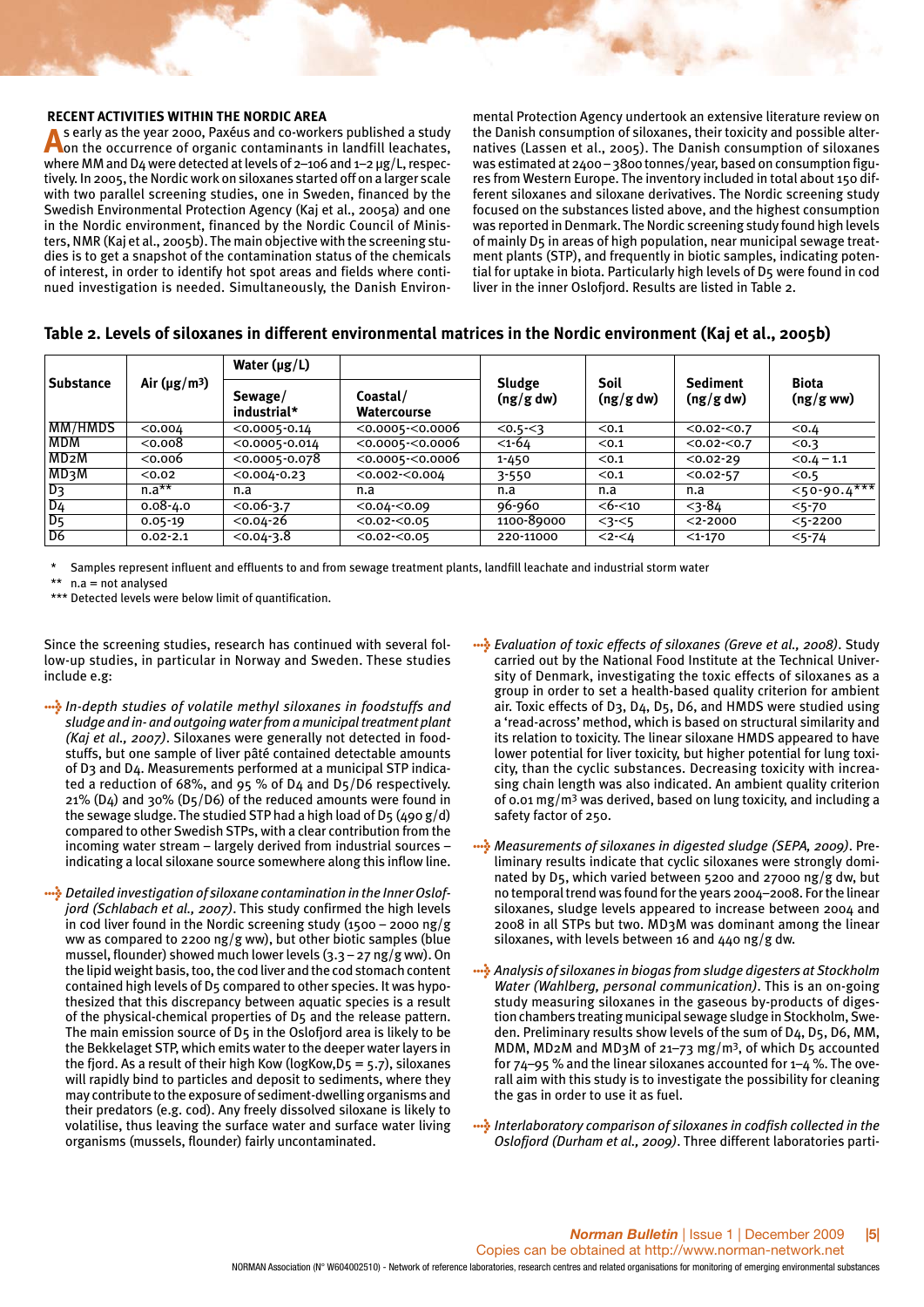cipated in this intercomparison exercise, of which NILU was one. The results confirmed earlier reported levels (Kaj et al., 2007, Schlabach et al., 2007). Statistical differences were observed for individual substances and laboratories, and methods for extraction and liver processing were somewhat different between the different labs. In general, however, a good level of agreement between the three labs was obtained concerning the liver concentrations of siloxanes.

> *Evaluation of Swedish screening data in air and deposition (Palm Cousins et al., submitted)*. Siloxanes represent one substance group which has been subjected to a methodological evaluation of organic chemicals that have been included in the Swedish EPA's screening programme between 2000 and 2005. The aim was to identify which substances or groups of substances should be prioritized for long-term atmospheric monitoring. Based on this assessment, siloxanes were not considered to belong to the chemicals of highest priority for inclusion in long-term air monitoring. D4 was listed under chemicals that should be "kept under surveillance", whereas the need for atmospheric monitoring of D5 and D6 was considered to be less important.

#### **FINAL REMARKS AND CONCLUSIONS**

**T**he above-mentioned studies indicate that siloxanes are generally occurring contaminants in the Nordic environment. The dominant substance in environmental samples is the cyclic siloxane D5 (Decamethylcyclopentasiloxane). The main emission routes appear to be via diffuse sources ending up in sewage water and storm water streams, thus generating elevated levels in sediments and biota near STP effluents and in densely populated areas. Substantial amounts can also be found in municipal sludge, which may be of concern if the sludge is meant to be put to agricultural use. Foodstuff does not seem to be an important exposure route for humans. Siloxanes are also found in air, but the various samples analysed could not clearly indicate the major sources to the levels found in this matrix. It was suggested that air sampling along an urban-rural gradient, or with increasing distance from an STP plant, may generate answers as to which sources are of major importance for atmospheric levels of siloxanes. The evaluation of substances included in the Swedish EPA's screening programme concluded that there is no immediate motive for prioritization of this group for long-term air monitoring. It was stated however, that additional information, such as expected changes in consumption patterns, or additional knowledge about toxicity may alter this prioritisation. An ambient air quality criterion of 0.01 mg/m<sup>3</sup> has been proposed for the linear siloxane HDMS (MM), a substance which has not been detected in any air samples analysed (d.l 0.004 μg/m3). The question regarding biotic

uptake and potential for bioaccumulation and/or biomagnification needs to be further investigated. Siloxanes have been found in biotic tissues, and high levels were found in particular in cod caught in a contaminated area. In the Nordic screening study, however, it was not possible to state whether observed levels in biota is due to uptake via water, food or a combination of these. The Norwegian study on siloxanes in different aquatic species from the same area suggest that the choice of food and preferred depth may have an influence on the uptake processes of siloxanes in biota. A recent risk assessment performed in the UK (Brooke & Crookes, 2009) reports a high bioconcentration factor of 7060 L/kg for D5. This study identified risks for some freshwater and marine sediments at local source sites and could not fully assess risks to predators feeding on earthworms due to uncertainties associated with biomagnification factors and PNEC. Apart from this, no risks were identified. More studies investigating levels in surface water, sediments and biota from different trophic levels would bring further light into this issue. In brief, the following general conclusions can be drawn from the Nordic studies on siloxanes:

- > Methods for sampling and analysis of siloxanes in biota show acceptable agreement between labs, even though minor deviations have been identified. However, as the intercomparison only concerned three labs on the expert level, and only biota, there is still a need for intercomparative studies of siloxanes in other matrices, involving also routine laboratories.
- Siloxanes are widely distributed in the Nordic environment and diffuse sources via the sewage system to the aquatic environment are the dominant emission pathways.
- **....** There are atmospheric sources to siloxanes, but the atmospheric turnover is relatively quick and therefore this matrix is not the most important for monitoring of siloxanes.
- **•••** Foodstuff is not likely to be an important exposure route to humans.
- **....** Further studies are needed to clarify the mechanisms and extent of biotic uptake and bioaccumulation, in the Nordic environment. A recent risk evaluation study in the UK reported high BCF for D5 but identified risks only to some freshwater and marine sediments near sources.
- > Initial studies have been performed to investigate the toxicity of siloxanes. This is, however, a field that requires more research, as the overall knowledge on siloxane toxicity is still limited.

#### *LIST OF PUBLICATIONS:*

- Brooke D N, Crookes M J. 2009. *Environmental Risk Evaluation Report: Decamethylcyclopentasiloxane UK*. Environment Agency ISBN: 978-1-84911-029-7
- Durham, J., Leknes, H., Huff, D., Gerhards, R., Boehmer, T., Schlabach, M., Green, N., Campbell, R. and Powell, D. 2009. *An inter lab comparison of cyclic*
- *siloxanes in codfish collected from the Oslo Fjord*. Poster presented at the SETAC Europe: 19th annual meeting, 31 May 4 June 2009, Göteborg, Sweden • Greve K., Nielsen E. Ladefoged O. 2008. *Toxic effects of siloxanes: Group evaluation of D3, D4, D5, D6 and HMDS in order to set a health based quality criterion in ambient air*. Toxicology Letters, 180, S67
- Kaj L., Andersson J., Palm Cousins A., Remberger M., Brorström-Lundén E., Cato I. 2005a. *Results from the Swedish National Screening Programme 2004 - Subreport 4: Siloxanes*. IVL Report B 1643
- Kaj L., Schlabach M., Andersson J., Palm Cousins A., Schmidbauer N., Brorström-Lundén E. 2005b. *Siloxanes in the Nordic Environment*. TemaNord 2005:593
- Kaj, L., Ekheden, Y., Dusan, B., Hansson, K., Palm Cousins, A., Remberger, M., Brorström-Lundén, E., Schlabach, M. 2007. Screening 2004 uppföljningsprojekt. Analys av oktaklorstyren, flyktiga metylsiloxaner, vissa fenoler och endosulfan IVL B1745 In Swedish with English Summary
- Lassen C. Libak Hansen C. Hagen Mikkelsen., Maag J. 2005. *Siloxanes Consumption, Toxicity and Alternatives*. COWI A/S Environmental Project No. 1031 2005
- Palm Cousins A., Brorström-Lundén E., Hedlund B. *A method for prioritizing organic chemicals for long-term air monitoring application to Swedish data*. Submitted to Environmental Science and Technology, Aug, 2009
- Paxeus N. 2000. *Organic Compounds in Municipal Landfill Leachates*. Water Science and Technology 42: 323-333.
- Schlabach M., Andersen M. S., Green N., Schøyen M., Kaj L., 2007. *Siloxanes in the Environment of the Inner Oslofjord*. Rapport 986/2007. NILU OR 27/2007
- SEPA. 2009. *Ongoing measurements of siloxane levels in municipal sludge samples*. Measurements performed by Umeå University on commission from the Swedish Environmental Protection Agency.
- Wahlberg C. Personal communication. *Preliminary results from measurements of siloxanes in biogas from a sludge digester at a municipal sewage water treatment plant in Stockholm*. On-going project 2009.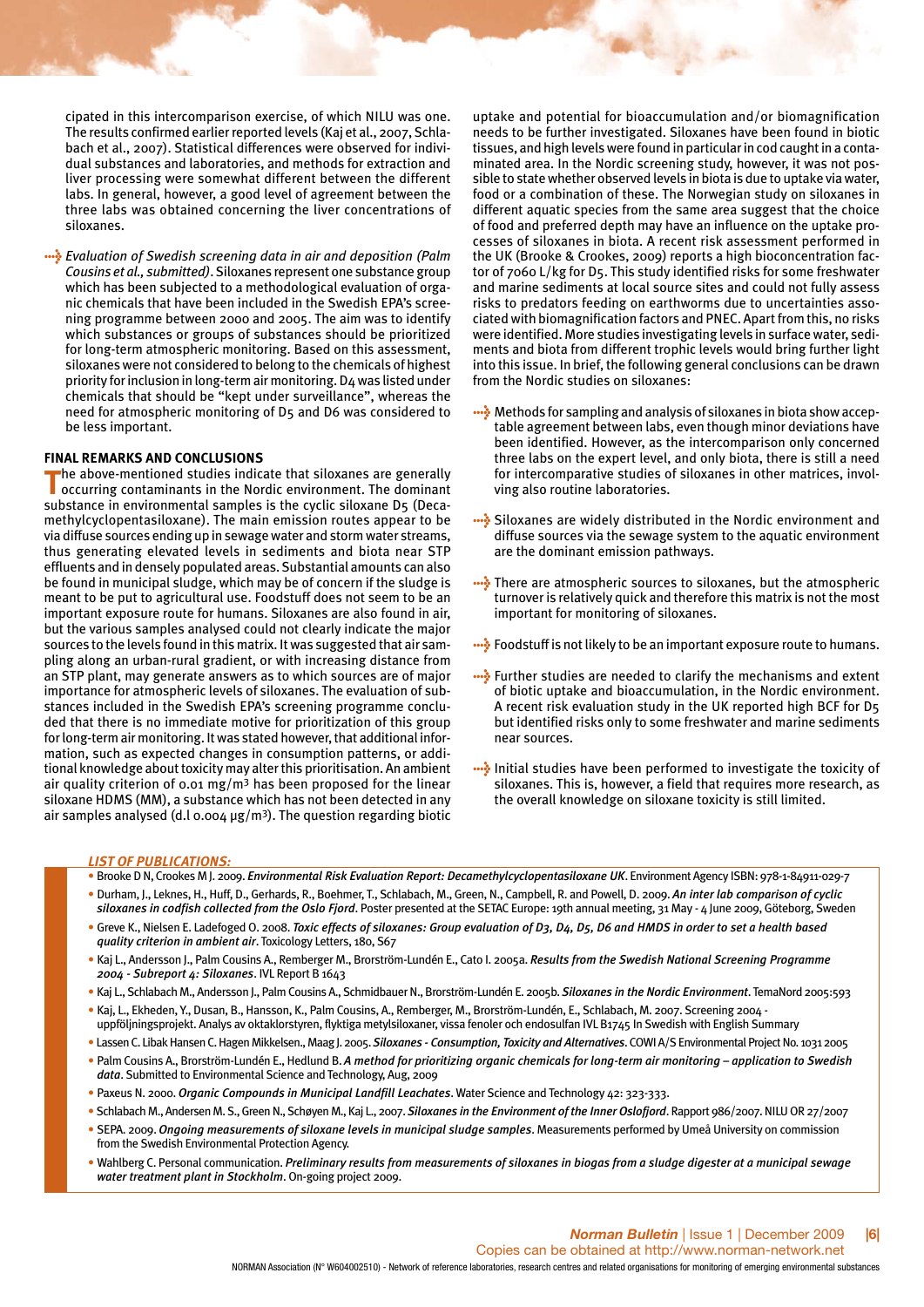## Poly- and Perfluoroalkyl Substances

## Sources, Fate and Exposure to Poly- and Perfluoroalkyl Substances

#### **Robin VESTERGREN and Ian COUSINS**

Stockholm University, Stockholm, Sweden robin.vestergren@itm.su.se ian.cousins@itm.su.se

#### *Report from a special workshop held at the 12th EuCheMS International Conference on Chemistry and the Environment, 14th June 2009, Stockholm, Sweden.*

**Poly- and perfluoroalkyl substances (PFAs) represent a diverse group of high production volume chemicals that have been used in indus**trial and consumer product applications since the 1950s. The applications are numerous and include metal plating, firefighting foams, processing aids in fluoropolymer manufacture, and incorporation into polymeric and surfactant products that are used as oil- and water repellants in leather, paper and textiles. Owing to their persistence and potential to accumulate in living organisms, concerns about the ecological and human health risks associated with environmental contamination of PFAs have been put forward by scientists and regulatory agencies.

A workshop at the 12<sup>th</sup> EuCheMS International Conference on Chemistry and the Environment was a forum for discussing recent developments in the environmental chemistry of PFAs. Although there were two plenary lectures given by Scott Mabury (University of Toronto) and Robert Buck (E.I. du Pont de Nemours), the special feature of this workshop was that the majority of the time was devoted to discussing the state of the science in (i) Analytical Developments and Monitoring, (ii) Biological Effects and Toxicology and (iii) Sources, Fate and Exposure to PFAs. The workshop attracted more than 120 participants from various research disciplines in academia as well as representatives from industry and regulating agencies. This article reviews some of the interesting discussions and new research presented in the area of "Sources, Fate and Exposure to PFAs", with the aim of drawing attention to important gaps in knowledge and recommendations for further research. Another article in this newsletter reports on the discussion forum on "Analytical Developments and Monitoring".

#### **ABBREVIATIONS AND TERMINOLOGY: THE NEED FOR CONSISTENCY**

The amount of published research on fluorinated compounds has<br>increased exponentially over the past five years. Robert Buck highlighted in his plenary lecture that with the rapid development of this field there is a lack of a distinct and consistent terminology which is broadly accepted among active researchers in the field. For example, several acronyms have been adopted in the scientific literature for this large family of substances that have very different chemical, physical and biological properties. The most commonly used acronym is PFCs, usually standing for perfluoroalkyl compounds, although it has also been used to stand for perfluoroalkylcarboxylates (dissociated form of perfluoroalkyl acids) (Armitage et al., 2009a), polyfluoroalkyl compounds or "perfluorocarbons", meaning fully fluorinated alkanes  $(C_nF_{2n+2})$ , which are one of the groups of compounds regulated under the Kyoto Protocol on greenhouse gases. There are numerous other examples of confusing acronyms and terminology in the field.

A specific example of a confusing terminology highlighted in the discussion forum was the use of the terms "direct" and "indirect" to characterize two different types of sources. It became obvious that the definitions of "direct" and "indirect" were far from clear to everyone; in fact it

was noted that several definitions exist in the literature. Prevedouros et al., (2006), defined direct sources as industrial emissions which occur during intentional manufacturing and use of perfluoroalkyl carboxylic acids (PFCAs), while indirect sources were defined as releases due to the presence of the substance as a residual impurity (i.e. present unintentionally) and through degradation of "precursor" compounds. Similar terminology was used by De Silva and Mabury (2006) who defined emissions of PFCA processing aids as a direct source and biotic or abiotic degradation of precursor compounds as indirect sources of PFCAs to humans. Paul et al., (2009) however, defined direct sources to include only manufacturing emissions and indirect sources as all other sources. Trudel et al., (2008) may have caused further confusion by using the terminology often used in exposure modelling of "direct exposure sources" to describe human exposure to consumer products and "indirect exposure sources" as exposure to environmental media. It was agreed that the direct/indirect source terminology, when used, needs to be carefully and explicitly defined to avoid more confusion in the literature.

In order to improve consistency in the future it would be a useful exercise for experts to agree on a common glossary of acronyms and terms.

#### **SOURCES OF PFAS TO THE ENVIRONMENT**

**S**ince perfluorooctane sulfonate (PFOS) was first found to be globally present in wildlife (Giesy and Kannan 2001) there has been a lively scientific debate about the sources of perfluoroalkyl sulfonic acids (PFSAs) and PFCAs in the environment, and this debate continued at the workshop. The early work of Scott Mabury and co-workers established that volatile precursor compounds such as the fluorotelomer alcohols (FTOHs) and perfluoroalkane sulfonamidoethanols (PFASEs) break down to form persistent PFCAs andPFSAs. As these precursor compounds were used in high quantities to synthesize commercially important products they were hypothesized to be a major source of PFSAs and PFCAs in the environment (Ellis et al., 2004). For perfluorooctanoic acid (PFOA), an alternative hypothesis, first proposed in the literature by Prevedouros et al., (2006), suggests that the majority of the PFOA present in the environment stems from the historical manufacture and use of ammonium perfluorooctanoate (A-PFO). A-PFO has historically been primarily manufactured by the Electrochemical Fluorination (ECF) process and used as a processing aid in the manufacture of polytetrafluoroethylene (PTFE) (Prevedouros et al. 2006). Mass balance modelling studies (e.g. Armitage et al., 2006, 2009a,b) have successfully reconciled inventories of PFOA and even perfluorononanoic acid (PFNA) present in the environmental with global historical estimates of source emissions. However, skeptics have questioned the accuracy of the historical global emission estimates published in Prevedouros et al., (2006) and thus the plausibility of the mass balance exercise. It was therefore an exciting development that new experimental results presented at the conference showing PFOA isomer profiles in ocean waters were able to provide an independent test of the different source hypotheses. Isomeric profiles of PFOA in ocean waters from this work were shown to be generally consistent with that of an ECF standard (20–30% branched) (Benskin et al., 2009), with the exception of one sampling site in an industrialized harbour area (Tokyo Bay).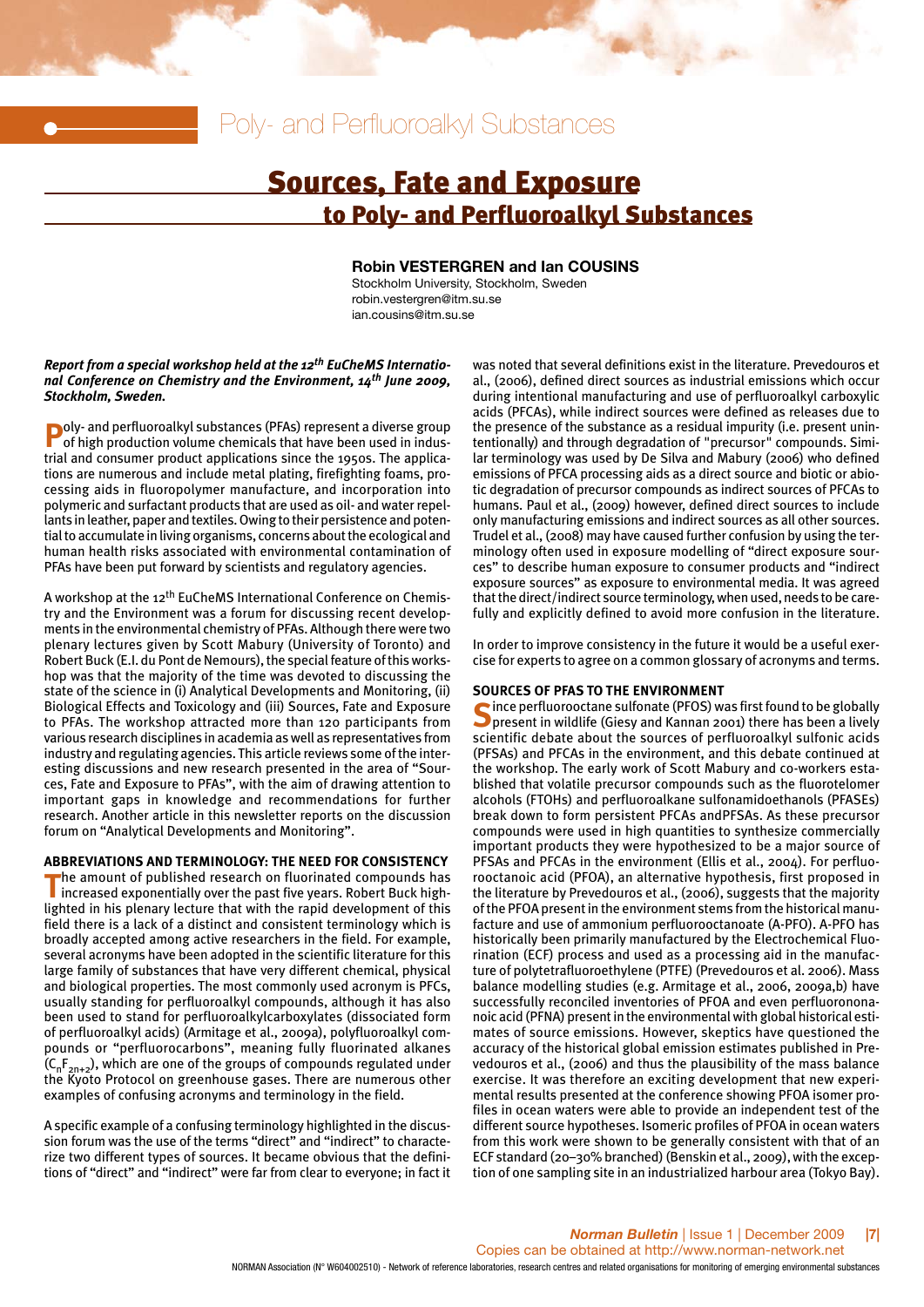The observed isomer profile is consistent with the hypothesis that historical ECF-derived emissions are the major source of PFOA to the oceans (Prevedouros et al., 2006). However, the authors of the work added a word of caution in over-interpreting their results, as preferential enrichment of branched isomers in surface waters may influence the observed pattern (Benskin et al., 2009).

Although recent mass balance modeling work by Armitage et al., (2006, 2009a,b) suggests that historical source emissions of PFOA  $(C_8)$  and PFNA  $(C_0)$  are broadly consistent with available monitoring data, the sources of higher chain-length homologues  $(>C<sub>o</sub>)$  remain unresolved. Armitage et al., (2009a) showed that model estimated concentration ratios of C<sub>11</sub>:C10 and C<sub>13</sub>:C<sub>12</sub> in abiotic compartments are difficult to<br>reconcile with concentration ratios reported in biota. Concentrations of  $C_{10}$  and  $C_{12}$  in biota are higher than can be explained from "direct" manufacturing/use emissions alone and what is known about the relationship between bioaccumulation potential and chain length. The model results imply that either (i) indirect (volatile precursor) sources are dominant for the  $C_{10}$  and  $C_{12}$  homologues or (ii) estimates of direct emissions are not accurate for these homologues.

The source debate is further complicated by the fact that the relative importance of different sources depends on the type of environment being studied. Clearly inland environments such as the High Arctic, soils and many lakes will be largely impacted by atmospheric inputs. Armitage et al., (2009b) suggested that direct sources of PFOA to the atmosphere could still make an important contribution to atmospheric deposition of PFOA even in remote environments but definite conclusions cannot be reached until the controversy regarding the acid-dissociation constant ( $pK_a$ ) is resolved (see next section). Sources of PFOA to the atmosphere resulting from the degradation of volatile precursor compounds may also be underestimated because only a few of the potential precursors have been studied to date. Novel data of fluorotelomer acrylates (FTACs) at concentrations similar to those of FTOHs (Dreyer et al., 2009) underline that atmospheric transport models may have underestimated the deposition of PFCAs from precursor degradation (Butt et al., 2009).

Much of the above discussion focuses only on the sources of PFCAs and excludes discussion of the sources of perfluorooctanesulfonyl fluoride (POSF)-based products (including PFOS). It was noted at the workshop that it has not so far been possible to obtain much official information on the industrial discharges of POSF-based compounds, although some attempts have nevertheless been made at making source inventories for PFOS (Paul et al., 2009; Armitage et al., 2009c).

#### **TRANSPORT, FATE AND BIOACCUMULATION**

**J** ames Armitage (Stockholm University) suggested in the discussion<br>forum that a major obstacle to pursuing more refined multimedia fate ames Armitage (Stockholm University) suggested in the discussion modelling of PFAs is the uncertainty in key physical–chemical properties. In particular, the true value of pKa for long chain PFCAs has major implications for the atmospheric transport potential of these compounds. Hans Peter Arp (Norwegian Geotechnical Institute, Oslo) provided his thoughts on the pKa debate currently going on in the literature. A pK<sub>a</sub> of 3.8, as measured by Burns et al., (2008) would imply that the volatilization of neutral PFOA from low pH water surfaces and condensed water droplets in the atmosphere could be an important environmental transport process. On the other hand, if the pKa is  $\leq 1$ as advocated by Goss and Arp (2009) then water is much more likely to be a sink and not a source of atmospheric PFOA. Further, with such a low pK<sub>3</sub>, condensed atmospheric water (e.g. clouds, fogs, marine aerosols) would be expected to "taxi" PFOA in the atmosphere, as both adsorption and absorption to water droplets would be substantial. The problem with constraining the  $pK_a$  of PFCAs using a titration method primarily lies in the aggregation of both the acid and its conjugate base leading to the formation of dimers and larger aggregates at typical laboratory concentrations, which in turn influences the apparent  $pK_a$ . For example, the presence of oligomers of the anion (i.e. An, where  $n \ge 2$ ) suppress the apparent pK<sub>a</sub>, whereas the presence of oligomers of the acid (i.e.  $H_nA_n$ ) elevate the apparent pK<sub>a</sub>. Cheng et al., (2009) in a study published just weeks after the workshop, concluded dimers of the form (PFO)<sub>2</sub>H readily form at low concentrations, and raise the apparent  $pK_a$  in laboratory experiments; they, also concluded the pKa of monomeric PFOA is  $<$  1. The possibility of aggregation in the environment may also influence their environmental fate. If it turns out that PFCAs dimerise at environmentally relevant concentrations or under environmentally-relevant conditions, then dehydration of newly formed marine aerosols may add to the transport mechanisms across the water-air interface. To overcome the uncertainty in  $pK_a$ , indirect methods including measurement of the Henrys Law constant at varying pHs may present a feasible option to test the previous observations. The experiences during analytical method development among the workshop participants do not seem to support a pK<sub>3</sub> of 3.8 of PFOA. For example, it was pointed out that extraction and clean-up procedures in strongly acidified solutions (pH 2) have produced excellent recoveries with no observed volatilization of PFCA analytes.

Amila de Silva (Environment Canada, Burlington) provided an overview of recent research in the field on the underlying mechanisms of uptake, retention and elimination of PFAs in biota. It has been shown that bioconcentration in fish is dependent on PFCA chain length (Martin et al., 2003), indicating that hydrophobicity of the perfluoroalkyl chain is an important predictor of accumulation in biota. Hence, applying the critical micelle concentrations (CMC) as a hydrophobicity predictor may be a feasible approach, but hydrophobicity predictors cannot explain the observed differences in bioconcentration and bioaccumulation potential between perfluoroalkyl carboxylates and sulfonates. As biomagnification in aquatic species appears to give conflicting results in the lab and the field, it is even more difficult to develop a meaningful normalization criterion for PFCAs and PFSAs. In contrast to controlled laboratory studies, the positive relationship between BMF and perfluoroalkyl chain length has been observed to curve off for the higher homologues (C>11) in field studies. Typically, PFA bioaccumulation/biomagnification has been evaluated on a total body wet weight basis. However, the derivation of whole body burdens becomes a challenge for higher trophic levels of a food web. As long-chain PFCAs and PFSAs have a high affinity for plasma proteins and accumulate in blood rich organs such as liver and kidneys, Kelly et al., (2009) recently reported protein normalized trophic magnification factors of PFCAs in an Arctic food web. Although interesting, the total protein normalization may not be appropriate because different proteins can have a varying affinity for PFCAs and PFSAs and the expression of these proteins may display differences between species and sexes. An additional problem with currently calculated BMFs is the exclusion of precursor compounds that are metabolized to PFCAs/PFSAs. Armitage et al., (2009c) explored the possibility that the uptake of POSF-based precursor compounds followed by subsequent metabolism to PFOS was the underlying mechanism for the divergent time trends in Arctic wildlife (Butt et al., 2007; Bossi et al., 2005; Hart et al., 2009). Biotransformation rates for precursors have only been examined for a few laboratory test animals (mice, rats and trout). Thus, uncertainty in extrapolating biotransformation rates for these test animals to other species in food web studies is currently hampering the inclusion of precursors in BCF/BMF calculations.

#### **THE PATHWAYS OF HUMAN EXPOSURE TO PFAS**

The discussion forum closed with a lively discussion of the human<br>exposure pathways for PFAs. Despite extensive efforts over recent years to monitor PFAs in human serum, there still remains uncertainty about the major exposure pathways. Factors contributing to the complexity of human exposure are the multitude of media from which exposure may occur and temporal changes in consumer product formulations that complicate the interpretation of historical and ongoing exposure. A key question, surrounded by some controversy, is the extent to which exposure to and metabolism of precursor compounds are responsible for the concentrations of perfluoroalkyl acids in human sera (Vestergren et al., 2008). Retrospective analysis of identified oxidation products of PFASEs (Olsen et al., 2005) is clear evidence of expo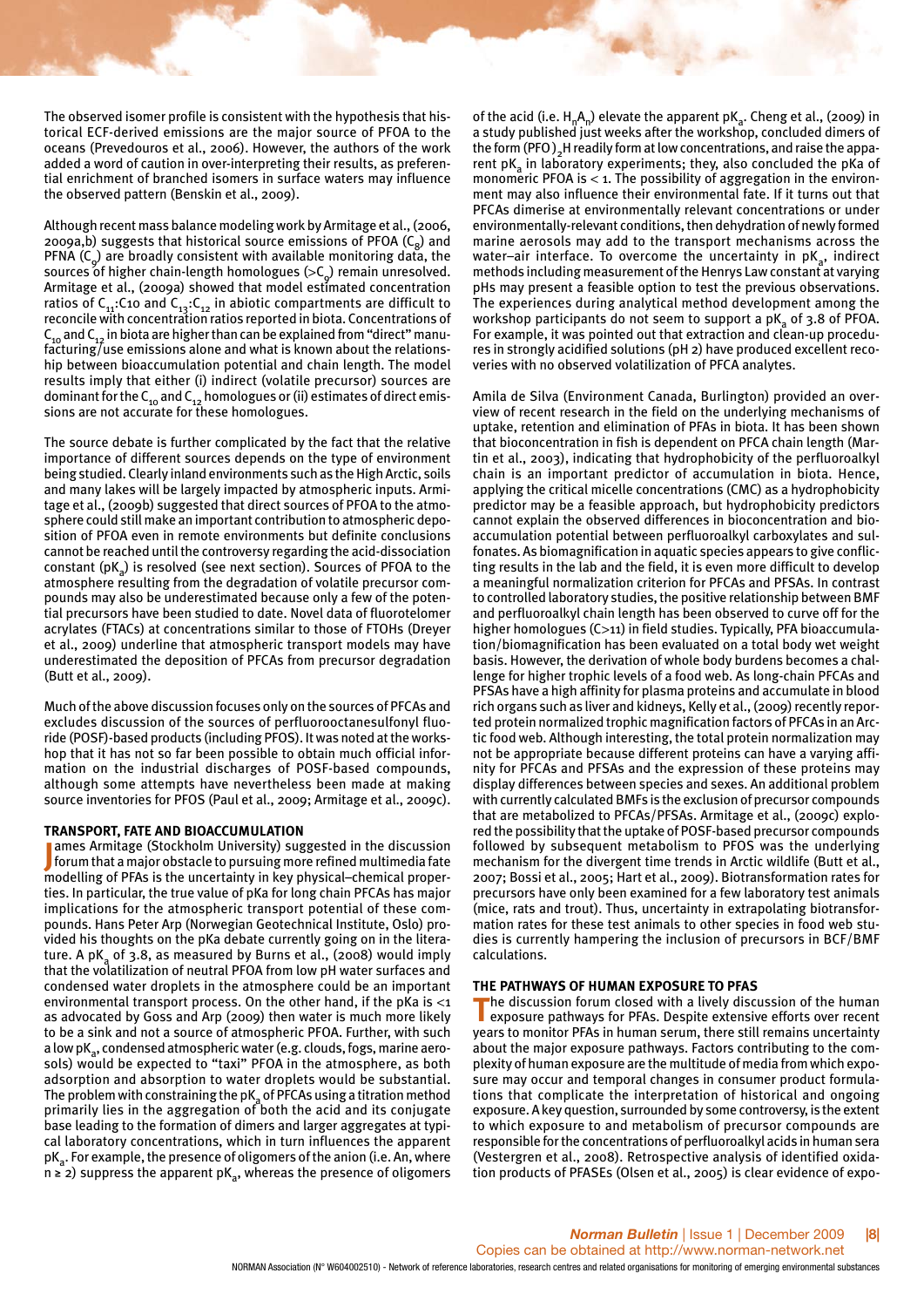sure to fluorinated materials used in carpet and textile treatment and food packaging materials in the past. Taken together with a rapid decrease of PFOS in human sera after the year 2000, when the POSF phase-out commenced, it may be concluded that exposure to precursor compounds in consumer products was a substantial source of PFOS. However, the sources of PFOA in human sera are more difficult to elucidate as PFOA may originate from both historical and ongoing production sources. The matching initiation year of decreasing concentrations and a significant correlation between PFOS and PFOA concentrations in human sera indicate that these compounds had a historical exposure source in common. On the other hand, some authors have noticed that the concentrations of PFOS decrease at a faster rate than those of PFOA relative to the total elimination half-life in humans of the respective compounds (Olsen et al. 2008). Therefore the apparent difference in disappearance rates indicate a decoupling of the ongoing exposure sources of PFOS and PFOA after the year 2000-2002.

Current exposure modelling studies suggest that intake of food is a major background exposure source of PFOA compared to other environmental and consumer product based exposure sources after 2002 (Trudel et al., 2008; Vestergren et al., 2008). These estimations of exposure were criticized by Scott Mabury, who suggested that the assumptions in these studies were so constrained that it was impossible to reach such a conclusion. He also emphasized that polyfluoroalkyl phosphoric acid esters (PAPs) were not included in these exposure modelling studies. The recent findings of PAPs in human sera of the North American population illustrate that exposure to PAPs may be an overlooked source of PFCAs to humans (D'eon et al., 2009a). As well as consideration of PAPs, much effort is needed to provide improved analytical data for other PFAs in food to further test the conclusion of Trudel el al., (2008) that food is the major contemporary human exposure pathway.

#### **NEW PFAS AND SIDE-CHAIN-FLUORINATED POLYMERS**

Although not discussed at length during the discussion forum, it is<br>worth highlighting that novel results were presented by Scott Mabury's group on the fate, occurrence and persistence of commercially used materials such as PAPs, and on the degradation of side-chain-fluorinated polymers. The findings of PAPs in waste water and paper- and pulp sludge together with refined studies on their degradation imply that reservoirs of these compounds may act as sources of PFCAs (D'eon et al., 2009a). POSF-based PAPs were widely used in basically any paper that needed to be grease-protected, including sweet wrappings, butter wrapping, fast food wrappings and paper plates prior to phase-out in 2002. Scott Mabury suggests that the paper industry also widely uses FTOH-based PAPs. This statement is supported by the finding of PAPs in recently collected popcorn bags from Denmark and Canada (Trier et al., 2009). Interestingly, DuPont representative Robert Buck was of the opinion that FTOH-based PAPs are not currently used much in food contact paper. He described it as "old technology" and was of the opinion that the paper industry uses mainly polymeric products for grease protection these days. Hence, it would be particularly interesting to obtain temporal trend data of PAPs in paper- and pulp sludge to test the intriguingly contradictory statements regarding the contemporary manufacture and use of these compounds.

It was further reported in Scott Mabury's plenary lecture that side chain fluorinated polymers synthesized at laboratory scale in his group degrade to form PFCAs at a much higher rate than previously observed. The findings of polymer degradation are divergent to a previous study demonstrating that perfluoroacrylate side-chain-polymers are recalcitrant to degradation under aerobic conditions (degradation halflives of 1200–1700 years) (Russell et al., 2008). The polymers synthesized in Mabury's group are not identical to those in commercial use and so the obvious reaction by industry may be to claim that the experiments are not relevant. However, Scott Mabury ensured that in designing their polymer they precisely followed a combination of patents from major polymer manufacturers, functionally equivalent to those in actual use (although purposely not identical). Just a couple of weeks after the workshop, Washington et al., (2009) reported degradation half-lives of side-chain-fluorinated polymers similar to those of Russell et al., (2008). But, assuming surface mediated reaction kinetics, Washington et al. suggested that the degradation half-life of a commercial side-chain-fluorinated polymer may be substantially lower (10–17 years) for more finely grained polymers (Washington et al., 2009). Considering the high production volume of side-chain-fluorinated polymers and their legacy use, even a low degradation rate would have implications for global emission inventories (Prevedouros et al., 2006; Paul et al., 2009) and even human exposure (Trudel et al., 2008). Hence, follow up research on the experimental factors affecting the degradation of polymers and most realistic conditions to mimic an environmental setting is strongly needed.

Another interesting finding presented was the discovery of perfluoroalkyl phosphonic acids (PFPAs) in surface waters and waste water effluents (D'eon et al., 2009b). Although the origin of this "new" class of PFAs has only been briefly investigated, the uses of PFPAs are thought to include use as wetting agents and anti-foaming additives in pesticides. The future study of PFPAs is relevant, as they are likely to have similar bioaccumulation potential and toxicological effects compared to PFCAs and PFSAs. Scott Mabury noted during his plenary presentation that the presumably similar physical–chemical properties to PFCAs and PFSAs and lack of known precursor compounds also makes the continued monitoring of PFPAs valuable to unravel the transport mechanisms of legacy PFAs.

In response to the environmental risks associated with poly- and perfluoroalkyl substances, industry has made a series of voluntary efforts to reduce emissions from manufacturing and use of many PFAs. A commitment to phase out production of eight carbon fluorinated chemicals by 2015 at the latest has also been signed by the major producers in Europe, North America and Japan. Currently, the industry is moving towards shorter perfluoroalkyl chain replacement chemicals in order to reduce the bioaccumulative potential of these compounds (Telomer Research Program 2002). But the reformulation of fluorinated products does not mean that exposure to humans and wildlife will be negligible. In fact, the replacement substances are all persistent and bioavailable, but crucially not likely to accumulate in biota. Robert Buck said that the key difference between the old and the new PFAs is that the new shorter-chain products are non-biopersistent and thus not likely to cause toxic effects. Concerns were, however, expressed by Scott Mabury about the potential for short-chain precursor compounds to form fluorotelomer acids and fluorotelomer aldehydes that may react with biological material (Rand and Mabury, 2009). The question marks regarding replacement chemicals along with continued exposure to legacy PFAs are important issues that warrant continued research about the presence of PFAs in the environment.

#### *ACKNOWLEDGMENTS*

The authors would like to thank Scott Mabury, Robert Buck, Hans Peter Arp, Amila De Silva, James Armitage, Holly Lee, Craig Butt and Jessica D'eon for their valuable contributions to the article.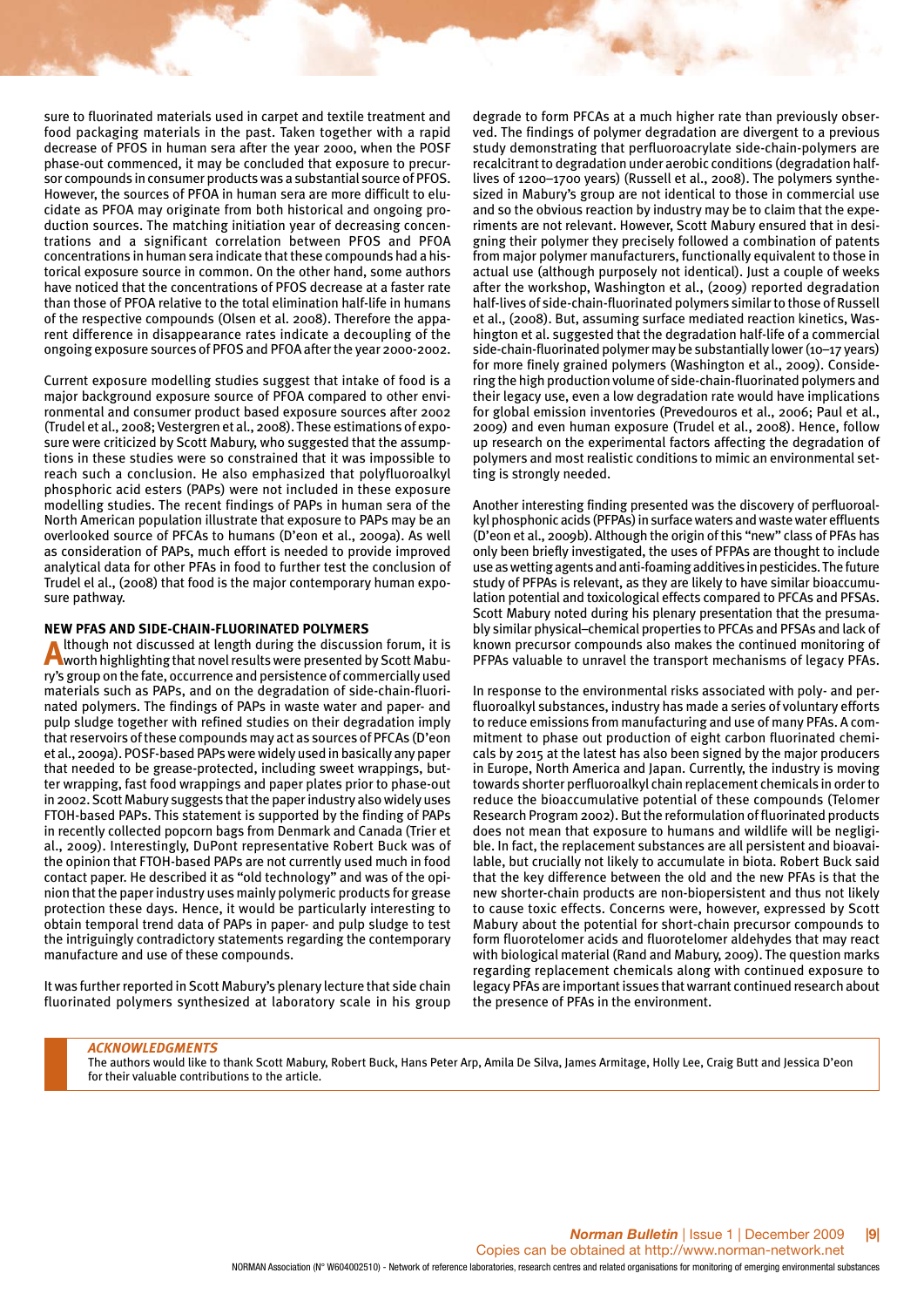#### *SELECTED PUBLICATIONS*

- Armitage, J.; Cousins, I.T.; Buck, R.C.; Prevedouros, K.; Russell, M.H.; Macleod, M.; Korzeniowski, S.H. *Modeling global-scale fate and transport of perfluorooctanoate emitted from direct sources*. Environ. Sci. Technol. 2006, 40, 6969-6975.
- Armitage, J.M., Macleod, M., Cousins, I.T. *Comparative assessment of the global fate and transport pathways of long-chain Perfluorocarboxylic acids (PFCAs) and Perfluorocarboxylates (PFCs) emitted from direct sources*. Environ. Sci. Technol., 2009a, 43, 5830-5836.
- Armitage, J.M.; Macleod, M.; Cousins, I.T. *Modeling the global fate and transport of perfluorooctanoic acid (PFOA) and perfluorooctanoate (PFO) emitted from direct sources using a multispecies mass balance model*. Environ. Sci. Technol. 2009b, 43, 1134-1140.
- Armitage, J. M.; Schenker, U.; Scheringer, M.; Martin. J. W.; MacLeod, M.; Cousins, I. T. *Modelling the global fate and transport of perfluorooctane sulfonate (PFOS) and precursor compounds in relation to temporal trends in wildlife biomonitoring data*. Environ. Sci. Technol. 2009c, in press.
- Benskin, J.; Ahrens, L.; Yeung, L.; Yamashita, N.; Taniyasu, S.; Lam. P.; Tomy.; Muir, D.; Scott, B.; Spencer, C.; Rosenberg, B.; Martin. J. W. *Perfluorinated acid isomer profiling in ocean water by large volume injection-HPLC-MS/MS*. Poster Org P6 presented at the EuCheMS International Conference on Chemistry and the Environment in Stockholm 2009.
- Bossi, R.; Riget, F.F.; Dietz, R. *Temporal and spatial trends of perfluorinated compounds in ringed seal (Phoca hispida) from Greenland*. Environ. Sci. Technol. 2005, 39, 7416 – 7422.
- Burns, D. C.; Ellis, D. A.; Li. H.; McMurdo, C. J.; Webster, E. *Experimental pK(a) determination for perfluorooctanoic acid (PFOA) and the potential impact of pK(a) concentration dependence on laboratory-measured partitioning phenomena and environmental modeling*. Environ. Sci. Technol. 2008, 9283-9288.
- Butt, C. M.; Muir, D. C. G.; Stirling, I.; Kwan, M.; Mabury, S. A. *Rapid response of arctic ringed seals to changes in perfluoroalkyl production*. Environ. Sci. Technol. 2007, 41, 42-49.
- Butt, C. M.; Young, C. J.; Mabury, S. A.; Hurley, M. D.; Wallington, T. J. *Atmospheric chemistry of 4:2 fluorotelomer Acrylate [C4F9CH2CH2OC(O)CH=CH2]: Kinetics, mechanisms, and products of Chlorine-atom- and OH-radical-initiated oxidation*. J. Phys. Chem. A. 2009, 113, 3155-3161.
- Cheng, J.; Psillakis, E.; Hoffmann, M. R.; Colussi, A. J. *Acid Dissociation versus Molecular Association of Perfluoroalkyl Oxoacids: Environmental Implications*. J. Phys. Chem. A 2009, 113, 8152-8156.
- D'eon, J. C.; Crozier, P. W.; Furdui, V. I.; Reiner, E, J.; Laurence Libelo, E.; Mabury, S. A. *Observation of a commercial fluorinated material, the polyfluoroalkyl phosphoric Acid diesters, in human sera, wastewater treatment plant sludge, and paper fibers*. Environ. Sci. Technol. 2009a, 43, 4589-4594.
- D'eon, J. C.; Crozier, P. W.; Furdui, V. I.; Reiner, E. J.; Laurence Libelo, E.; Mabury, S. A. *PFPAs in Canadian Surface Waters and WWTP: Discovery of a New Class of Perfluorinated Acids*. ET&C 28:2101-2107. Environ. Toxicol. Chem. 2009b, 28, 2101-2107.
- De Silva, A. O.; Mabury, S. A.; Isomer distribution of perfluorocarboxylates in human blood: potential correlation to source. Environ. Sci. Technol. 2006, 2903-2909.
- Dreyer, A.; Weinberg, I.; Temme, C., Ebinghaus, R. *Polyfluorinated compounds in the atmosphere of the Atlantic and Southern ocean: Evidence for a global distribution*. Poster Org P18 presented at the EuCheMS International Conference on Chemistry and the Environment in Stockholm 2009.
- Ellis, D.; Martin, J. W.; De Silva, A. O.; Hurley, M. D.; Sulbaek Andersen, M. P.;Wallington, T. J. *Degradation of fluorotelomer alcohols: A likely atmospheric source of perfluorinated carboxylic acids*. Environ. Sci. Technol. 2004, 3316-3321.
- Giesy, J. P.; Kannan, K. *Global distribution of perfluorooctane sulfonate in wildlife*. Environ. Sci. Technol. 2001, 1339-1342.
- Goss, K. U.; Arp, H. P. H. *Comment on "experimental pK(a) determination for perfluorooctanoic acid (PFOA) and the potential impact of pK(a) concentration dependence on laboratory-measured partitioning phenomena and environmental modeling*. Environ. Sci. Technol. 2009, 5150-5151.
- Hart, K.; Gill, V.A.; Kannan, K. *Temporal trends (1992 2007) of perfluorinated chemicals in northern sea otters (Enhydra lutris kenyoni) from south-central Alaska*. Arch. Environ. Contam. Toxicol. 2009, 56, 607-614.
- Kelly, B. C.; Ikonomou, M. G.; Blair, J. D.; Surridge, B.; Hoover, D.; Grace, R.; Gobas, F. A. P. C. *Perfluoroalkyl contaminants in an arctic marine food web: Trophic magnification and wildlife exposure. Environ*. Sci. Technol. 2009, 43, 4037-4043
- Martin, J. W.; Mabury, S. A.; Solomon, K. R.; Muir, D. C. G.; *Bioconcentration and tissue distribution of perfluorinated acids in rainbow trouts (Oncorhyncus mykiss)*. Environ. Sci. Technol. 2003, 22, 196-204.
- Olsen, G. W.; Huang, H. Y.; Helzlsour, K. J.; Butenhoff, J. L.; Mandel, J. H.; *Historical comparison of perlfuorooctanesulfonate, perfluorooctanoate and other fluorochemicals in human blood*. Environ. Health. Perspec. 2005, 113, 539-545.
- Olsen, G. W.; Mair, D. C.; Church, T. R.; Ellefson, M. E.; Reagen. W. K.; Boyd, T. M.; Herron, Z. M.; Noblietti, J. B.; Rios, J. A.; Butenhoff, J. L.; Zobel, L. R.; *Decline in perfluroooctanesulfonate and other perfluoroalkyl chemicals in American Red Cross adult blood donors, 200-2006*. Environ. Sci. Technol. 2008, 42, 4989-4995.
- Paul, A. G.; Jones, K. C.; Sweetman, A. J. *A first global production, emission and environmental inventory for perfluorooctane sulfonate*. Environ. Sci. Technol. 2009, 386-392.
- Prevedouros, K.; Cousins, I.T.; Buck, R.C.; Korzenoniowski, S. H. *Sources, Fate and Transport of Perfluorocarboxylates*. Environ. Sci. Technol. 2006, 40, 32-44.
- Rand, A.; Mabury, S. A. *The reactivity of unsaturated fluorotelomer acids and aldehydes with glutathione: Toxicological implications*. Poster Org P56 presented at the EuCheMS International Conference on Chemistry and the Environment in Stockholm 2009.
- Russell, M. H.; Berti, W. R.; Szostek, B.; Buck, R. C. *Investigation of the biodegradation potential of a fluoroacrylate polymer product in aerobic soils*. Environ. Sci. Technol. 2008, 800-807.
- Telomer Research Program, 2002. *Telomer research program update*; Presented at the USEPA OPPT, November 25, 2002; US Environmental Protection Agency Public Docket AR226-1141.
- Trier, X.; Hjorth, K.; Christensen, J. H.; Granby, K. *Testing migration of poly fluorinated compounds from coated paper food contact materials*. Poster presented at the EuCheMS International Conference on Chemistry and the Environment in Stockholm 2009.
- Trudel, D.; Horowitz, L.; Wormuth, M.; Scheringer, M.; Cousins, I.T., Hungerbuhler, K. *Estimating consumer exposure to PFOS and PFOA*. Risk. Anal. 2008. 28, 251-269.
- Vestergren, R.; Cousins, I. T.; Trudel, D.; Wormuth, M.; Scheringer, M. *Estimating the contribution of precursor compounds in consumer exposure to PFOS and PFOA*. Chemosphere 2008, 73, 1617–1624.
- Washington, J. W.; Jacksson Ellington, J.; Jenkins, T. M.; Evans, J. J.; Yoo, H.; Hafner, S. C. *Degradability of an acrylate-linked, fluorotelomer polymer in soil*. Environ. Sci. Technol. 2009, 43, 6617-6623.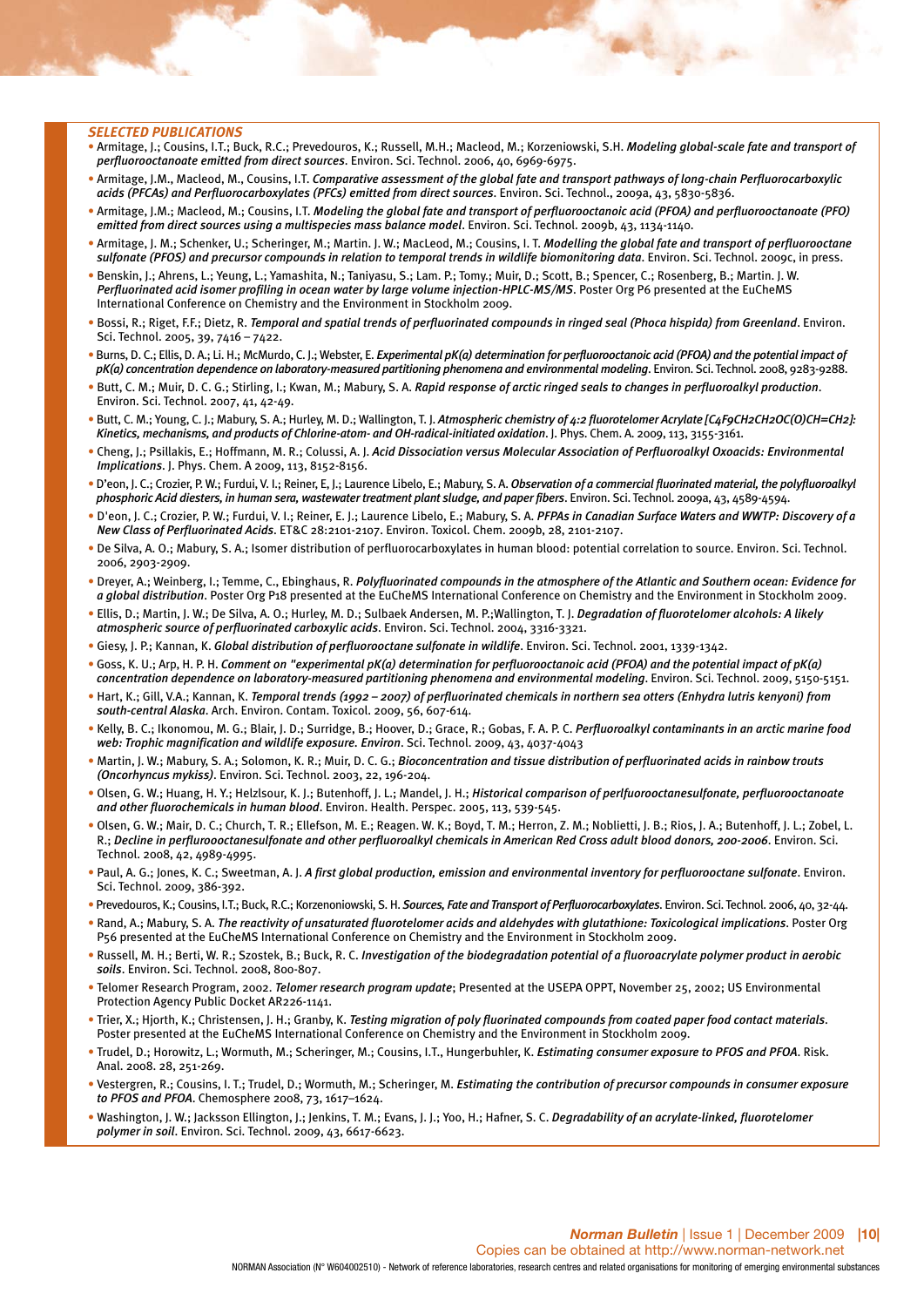## Analytical developments and monitoring of poly-and perfluoroalkyl substances

#### **Urs Berger1, Mary A. Kaiser2, and Jonathan L. Barber3**

**<sup>1</sup>** Stockholm University, Stockholm, Sweden

**<sup>2</sup>** DuPont, Wilmington, DE, USA

**<sup>3</sup>** Centre for Environment, Fisheries and Aquaculture Science, Lowestoft, UK

#### *Report from a special workshop held at the 12th EuCheMS International Conference on Chemistry and the Environment, 14th June 2009, Stockholm, Sweden*

**U**nderstanding the reliability of analytical data from environmental measurements of poly- and perfluoroalkyl substances (PFAs) is essential to understanding environmental exposure, fate, and transport. Since the year 2000 over 2400 peer-reviewed papers have been published about these compounds (Scopus, 2009). Initially there were few analytical standards of known purity available and there were no isotopically enriched standards to aid in analysis and quantification of environmental and human levels of PFAs (Martin et al, 2004; de Voogt and Saez, 2006; Larsen and Kaiser, 2007). Over time many of these materials have become commercially available, but questions still remain about the accuracy, precision and environmental meaning of these measurements. The workshop preceding the 12<sup>th</sup> EuCheMS Conference addressed many of these analytical questions.

#### **CRITICAL CONSIDERATIONS FOR SAMPLING AND ANALYTICAL DETERMINATION OF HIGHLY FLUORINATED SUBSTANCES**

**M**ary Kaiser (DuPont, Wilmington, DE, USA) presented recent studies showing that eleven- and twelve-carbon perfluorocarboxylic acids (PFCAs) in aqueous solution adsorbed to polypropylene (PP) containers (but not onto amber glass or high-density polyethylene). Approximately 25% of the  $C_{11}$  PFCA and 50% of the  $C_{12}$  PFCA were lost after 28 days at ambient temperature. All the same, EPA drinking water method 537 (EPA, 2008) specifies PP containers to be used in PFA analysis. ISO method 25101 (ISO, 2009), a drinking, ground, and surface water method for perfluorooctanoic acid (PFOA) and perfluorooctane sulfonate (PFOS) also specifies PP containers.

Since PFCAs are hydrophobic in the neutral (protonated) state, care must be taken at low pH levels so that losses do not occur into the headspace. Since both the commonly observed acids and ammonium salts sublime, care must also be taken in bringing solutions to dryness. Good peak symmetry is necessary for reliable integration of analyte peaks. Mary Kaiser pointed out that a hydrofluorocarbon solvent (DuPont Vertrel®) showed peak distortion in liquid chromatography when used to dissolve some fluorotelomer alcohols (FTOHs). When methanol was used instead, peak symmetry returned.

#### **HOW SURE ARE WE ABOUT THE QUALITY OF PFA ANALYSES?**

**The Institute for Environmental Studies, Free University, Amsterdam,**<br>The Netherlands, and the Man-Technology-Environment Research Centre at Örebro University, Sweden, carried out worldwide interlaboratory studies of PFAs in human and environmental matrices (van Leeuwen et al., 2006 and 2009). Interlaboratory comparisons are important in helping regulators set exposure levels and make decisions on assessing risk. Stefan van Leeuwen (Institute for Environmental Studies, VU University, Amsterdam, The Netherlands) reported that performance improved tremendously for analysis of fish and water between the first and second comparison studies. The key difference between the two was that, in the second, many isotopically enriched standards and improved quality native standards were provided. Van Leeuwen suggested that this high performance level in the second com-

parison study may not be able to be retained when each laboratory returns to using standards from diverse sources, the laboratories attempt to go to lower concentrations, and the matrices become more complicated. Additional interlaboratory comparisons need to be initiated in other matrices such as air, sediment, soil and food. When these interlaboratory comparisons are accomplished, we will better understand the quality of the data.

#### **CHALLENGES IN THE ANALYSIS OF FOODS FOR PFAS**

**D**ietary intake probably accounts for about 60% of human exposure<br>to PFAs. Many of the reports about food levels in the peer-reviewed literature to date use liquid chromatography with tandem mass spectrometry (LC/MS/MS), but often the chromatographic resolution is not sufficient to differentiate among branched isomers. Using gas chromatography mass spectrometry (GC/MS) may be a better alternative for neutral PFAs. Sheryl Tittlemier (Health Canada, Ottawa, Ontario, Canada) further reported that controlling and understanding potential sample contamination from within the laboratory or from packaging is essential. She reported that nylon filters sorb PFOS but polytetrafluoroethylene-lined lids did not introduce PFOA contamination into a sample. With LC/MS the matrix can either suppress or enhance the signal. This effect is usually due to co-eluting matrix constituents, so that improved sample clean-up can help eliminate this problem. For determination of PFAs in food, isotopically enriched internal standards are essential.

#### **ANALYSIS AND MONITORING HUMAN EXPOSURE OF PFAS**

**P**FAs are globally distributed in human beings (Kannan et al., 2004; Kärrman, 2006). Levels appear to be declining in the United Sates and Norway for some lower chain lengths. Anna Karrman (Man-Technology-Environment Research Centre, Örebro University, Sweden) showed that Swedish human blood levels declined for PFOS and PFOA between the periods 1997–2000 and 2007–2008, while at the same time concentrations of longer chain PFCAs increased. A future challenge is the separation and accurate quantification of branched PFA isomers. Better isomer separation can occur with a longer, slower LC gradient. Anna Kärrman reported that isomers can have significantly different detector response factors in different MS/MS transitions. She found that it is important to monitor several transitions to assure the identity of the individual peaks.

#### **OBSERVATIONS ON THE DETERMINATION OF PFAS IN AIR**

**In recent years attention has expanded from environmental monito-<br>
ring of acidic PFAs to include neutral compounds such as fluorotelo**n recent years attention has expanded from environmental monitomers (olefins, alcohols, acrylates), fluoroalkyl sulfonamides, and fluoroalkyl sulfonamidoethanols. For these volatile or semi-volatile compounds, adsorbents such as XAD resin and glass fibre filters are employed for sampling. These media are extracted and the solutions analyzed via GC/MS. Jon Barber (Centre for Environment, Fisheries and Aquaculture Science, Lowestoft, UK) reported that significant deterioration of chromatographic performance occurred over time for analyses involving analytes with an alcohol group. Loss of peak resolution was not readily observed for the other functional groups. Typical instrument maintenance such as changing the liner or removing a few centimeters from the column helped, but it did not achieve optimum signal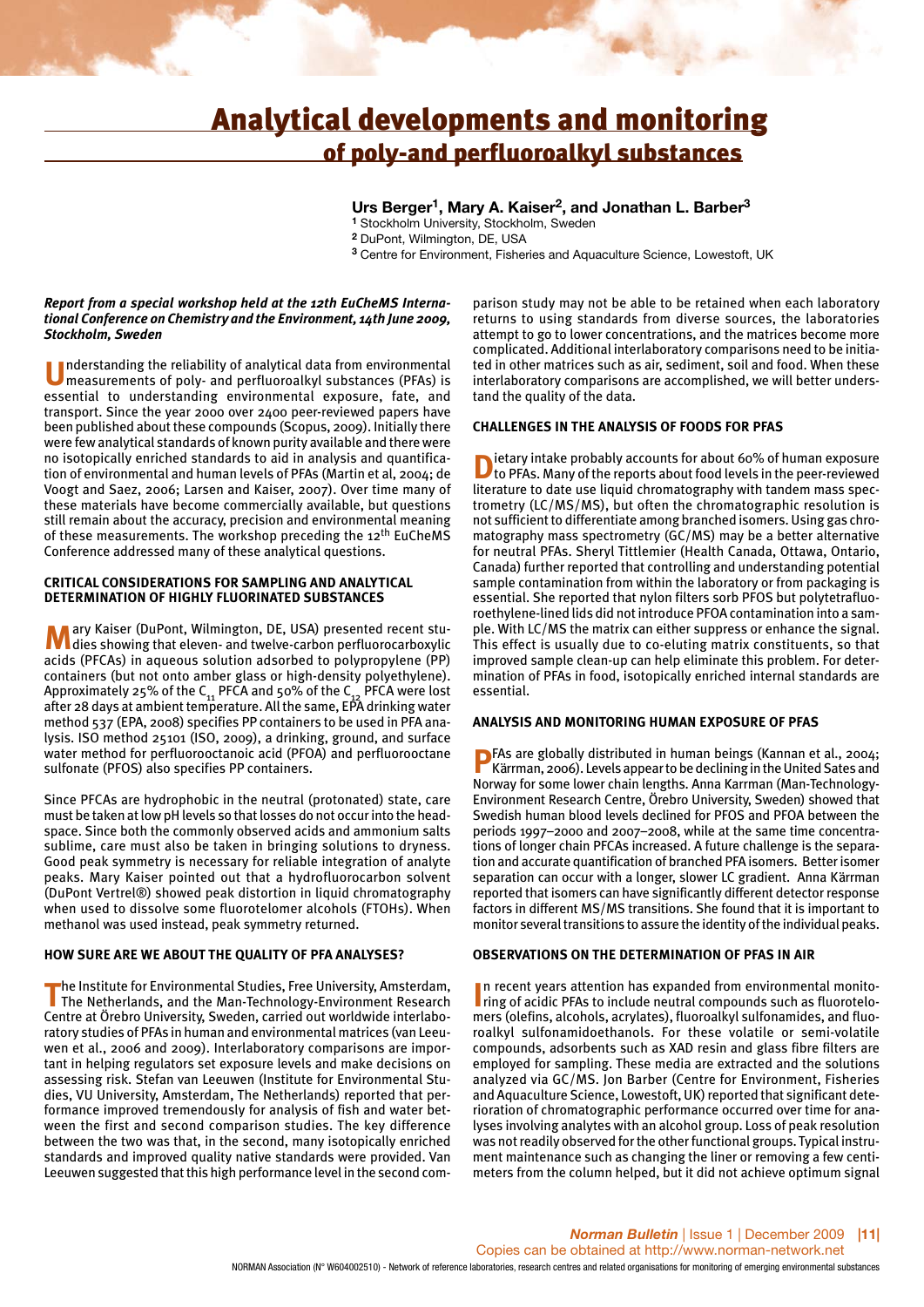output. Deactivating the column with a "dirty" sample seemed to affect the best peak shape and signal strength. Often matrix effects are not constant across the whole chromatogram. These effects are usually due to co-extractants and can be mitigated somewhat by using multiple internal standards (Jahnke et al., 2009).

Fluorotelomer olefins were especially difficult to capture on media, and to measure, due to their high volatility and tendency to elute from the GC column before the injection solvent. Often there is breakthrough on the sampling media and losses due to evaporation during the concentration steps. In general the lack of isotopically enriched standards and the lack of multiple ions for confirmation make these determinations highly challenging.

Using monitoring studies to investigate PFA dynamics and pathways In order to understand what is happening to PFAs in the environment over time, it is necessary to perform time trend studies. Good time trend studies require a long time course and the examination of multiple wildlife species. Craig Butt (University of Toronto, Ontario, Canada) discussed how time trends and monitoring studies in general might help us to understand the sources (direct/indirect) and fate of PFAs in the environment. Inherent challenges in time trend studies include obtaining appropriate archived samples, having samples that allow sufficient temporal resolution (inter-year variability), and getting samples from a sufficiently long time course.

#### **DISCUSSION**

**I** In the discussion period following<br>additional topics were considered. In the discussion period following the formal presentations, several

• How are surfactants dissolved?

Using a strong solvent to dissolve the surfactant then diluting appropriately for introduction onto the chromatographic column has worked for some systems. Shaking or ultrasonification often causes foam formation. Cooling the ultrasonic bath will help avoid sample degradation or evaporation of the analyte and solvent.

• Should blanks be subtracted?

Blanks should never be subtracted if the blank levels are high. One should determine what is causing the high blanks and eliminate the problem. If the blanks are small, be consistent and blank subtraction should not be a problem.

• Are the collection media causing problems with blood samples? Some studies have examined the collection and storage media and have not found them to have background levels for some analytes. Some polypropylene containers apparently have background levels of PFCAs of multiple chain lengths. These acids may have come from slip agents used in the manufacturing of the tubes or caps. Exposure of the tubes to the background in the laboratory might also bring about background

contamination. Experience suggests that these media should be checked before use, especially if they come from a different manufacturing lot. Some laboratories routinely solvent rinse their labware, but this adds to additional time and solvent waste.

• Should manufacturers put Chemical Abstract Service Numbers on their internet sites to help scientists?

When CAS numbers are available, they should be used since they are unique identifiers of molecules. Structural information would also be useful. However, since marketing groups usually design the web site content, such specific "chemical" information may be lacking. Company scientists and customers need to intercede to make this information available.

• The second interlaboratory comparison got better results, but are they the "right" answer? Linear standards were used. Do we need to match isomer patterns in our standards?

Quantifying isomer mixtures on the basis of linear standards can indeed lead to a bias in accuracy. However, matching isomer patterns poses analytical challenges and may be too laborious for screening studies. For complex biological media, the isomer pattern would have to be known in advance. The pattern could be different in the same matrix but from a different location. In toxicity studies, it may be beneficial to have isomer information since the toxicity of one isomer may be quite different from another and the bioaccumulation potential may also differ.

#### • Are food samples difficult to analyze?

Yes. Each sample is a different matrix for food. Concentrations of analytes are often very low.

• Are more sensitive instruments going to make it easier to perform analyses, since concentration steps may not be required and dilutionmay become a part of the method?

Matrix effects would be reduced upon dilution. The effect of dilutions would have to be examined to see the effect on the accuracy of the measurement. However, more sensitive instruments and diluted samples may lead to larger relative importance of blank contamination.

#### **OVERALL CONCLUSIONS**

- Isotopically enriched internal standards are vital for accurate determination of PFAs; the more the better.
- Lab contamination and matrix effects are still important issues and have to be controlled.
- Isomer specific analysis is important for exposure/toxicity studies, bioaccumulation and source apportionment, but not necessary for screening and monitoring studies.
- Certified reference materials are needed and are under development.
- Interlaboratory comparison studies show a promising improvement but only if common native and isotopically enriched standards are used.

#### *SELECTED PUBLICATIONS*

• De Voogt, P.; Saez, M. *Analytical chemistry of perfluorinated substances*. Trends in Analytical Chemistry. 2006. 25, 326-342.

- Jahnke, A.; Barber, J.; Jones, K. C.; Temme, C. *Quantitative trace analysis of polyfluorinated alkyl substances (PFAS) in ambient air samples from Mace Head (Ireland): A method comparison*. Atmos. Environ. 2009. 43, 844-851.
- Kannan, K.; Corsolini, S.; Falandysz, J.; Fillman, G.; Kumar, K. S.; Logananthan, B. G.; Mohd, M. A.; Olivero,J.; van Wouwe, N., Yang, J.; Aldous, K. M. *Perfluorooctanesulfonate and related fluorochemicals in human blood from several countries*. Environ. Sci. & Technol. 2004. 38, 4489-4495.
- Karrman, A.; Mueller, J.; van Bavel, B.; Harden, F.; Toms, L.-M. L.;, Lindstrom, G. *Levels of 12 perfluorinated chemicals in pooled Australian serum, collected 2002-2003, in relation to age, gender, and region*. Environ. Sci. & Technol. 2006. 40, 3742-3748.
- Larsen, B. S.; Kaiser, M. A. *Challenges in perfluorooctanoic acid measurements*, Anal. Chem., 2007. 79, 3966-3973.
- Martin, J.W.; Kannan, K.; Berger, U.; de Voogt, P.; Field, J.; Franklin, J.; Giesy, J. P.; Harner, R.; Muir, D. C. G.; Scott, B.; Kaiser, M.; Jarnberg, U.; Jones, K. C.; Mabury, S. A,; Schroeder, H.; Simcik, M.; Sottani, C.; van Bavel, B.; Karrman, A.; Lindstrom, G.; van Leeuwen, S. *Analytical challenges hamper perfluoroalkyl research*. Environ. Sci. Technol. July 1, 2004. 249A-255A.
- Scopus: http://info.scopus.com, Elsevier, Amsterdam, The Netherlands. (Search terms: perfluorinated or PFOS or perfluorosulfonate or PFOA or perfluorooctanoate).
- Van Leeuwen, S. P. J.; Karrman, A.; Van Bavel, B.; De Boer, J.; Lindstrom, G. *Struggle for quality in determination of perfluorianted contaminants in environmental and human samples*. Environ. Sci. & Technol., 2006. 40, 7854-7860.
- Van Leeuwen, S. P. J.; Swart, C. P.; van der Veen, I.; de Boer, J. *Significant improvements in the analysis of perfluorinated compounds in water and fish: Results from an interlaboratory method evaluation study*. J. Chromatogr. A, 2009. 1216, 401-409.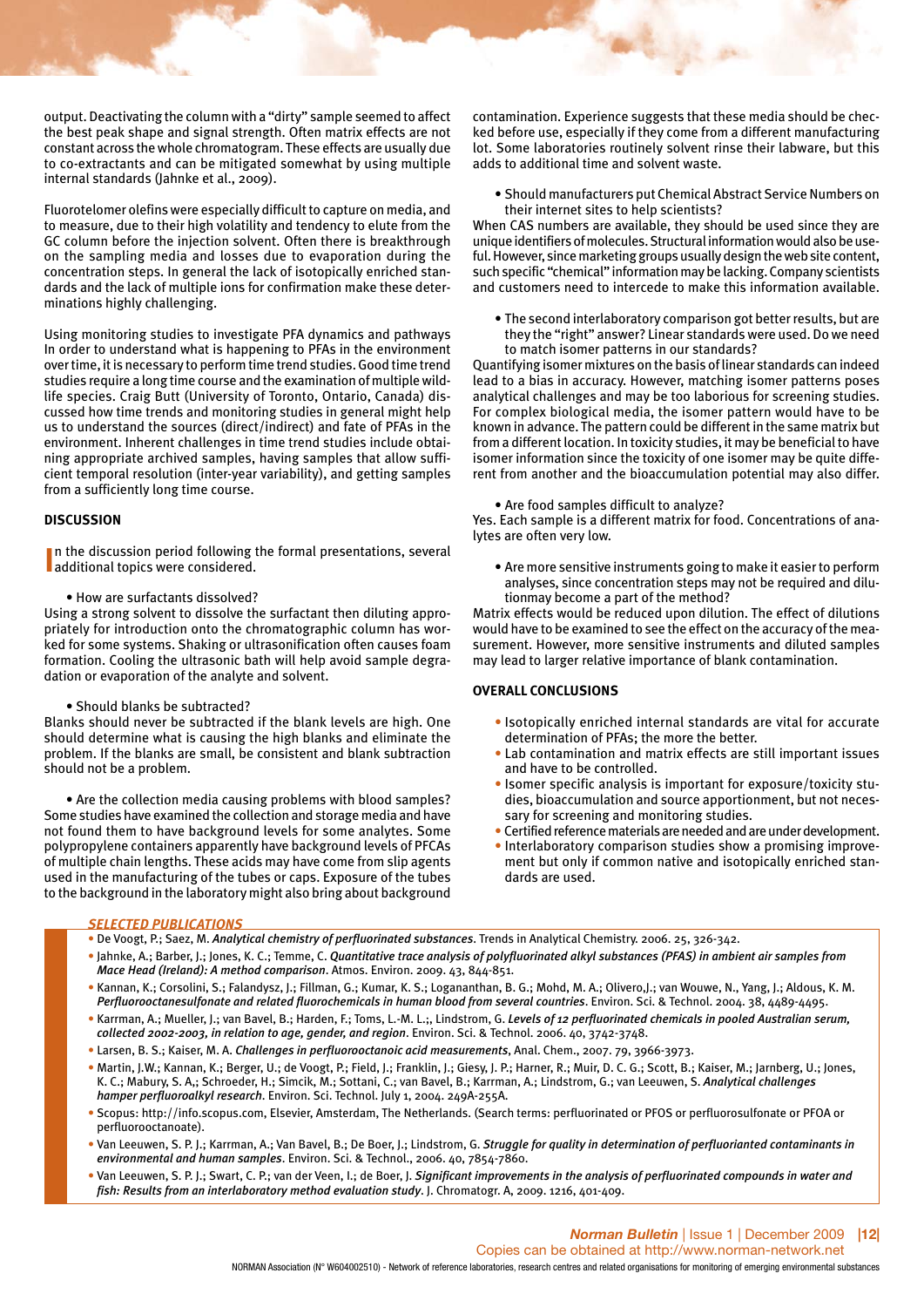Sucralose

# Interlaboratory Comparison on Sucralose

#### **Lennart KAJ**

IVL Swedish Environmental Research Institute, Stockholm, Sweden lennart.kaj@ivl.se

#### **INTRODUCTION**

The substance sucralose (CAS No 56038-13-2) has a strong sweet<br>taste and is one of several artificial sweeteners used in food and beverages. It was recently reported as being present in treated sewage effluents in μg/l concentrations and also in surface waters in Norway and Sweden [1-3]. This is not surprising, as it is known that sucralose passes through the human body essentially unchanged, thus contains no metabolic calories, and is excreted in the urine [4]. The analytical results from the outdoor environment were questioned.

To strengthen the findings, the Swedish Environmental Protection Agency gave an assignment to IVL Swedish Environmental Research Institute to conduct an interlaboratory study on analysis of sucralose in relevant concentrations in environmental waters. The idea was to invite laboratories internationally to analyse a few samples with methods of their own choice. This was done in the autumn of 2008. The results

were reported back to the participants in November 2008 and are also reported in some detail here. Since then, sucralose concentrations in a large number of European river waters have been reported [5].

Sucralose has also been measured together with other artificial sweeteners in German waste waters and surface waters [6]. The environmental concern is not about acute toxicity, but about a slowly degraded substance potentially building up higher concentrations and, for example, entering drinking water systems or having an undesirable influence on sensitive organisms.

#### **PARTICIPATING LABORATORIES**

**P**articipants in the interlaboratory comparison were invited using the Norman network website [7] and also at a meeting held in Copenhagen on 18 June 2008 on the initiative of the European Environment Agency. Nine institutions, all in different countries, registered (Table 1).

#### **Table 1 Institutions that registered and received samples. The institutions in bold text reported results.**

| Institution                                                                                          | Country            |
|------------------------------------------------------------------------------------------------------|--------------------|
| Center for Environmental Biotechnology, Arizona State University, Tempe, Arizona                     | <b>USA</b>         |
| Department of Applied Environmental Science, ITM, Stockholm University, Stockholm                    | <b>Sweden</b>      |
| Department of Environmental Chemistry, IIQAB-CSIC, Barcelona                                         | Spain              |
| Environmental Chemistry, Eawag, Swiss Federal Institute of Aquatic Science and Technology, Dübendorf | <b>Switzerland</b> |
| Institute for Environment and Sustainability at JRC, Ispra                                           | <b>Italy</b>       |
| Institute of Food Chemistry, University of Hohenheim, Stuttgart                                      | Germany            |
| National Water Reference Laboratory for Slovakia, Bratislava                                         | Slovakia           |
| Norwegian Institute for Air Research, NILU, Kjeller                                                  | <b>Norway</b>      |
| <b>School of Studies in Chemistry, Raipur</b>                                                        | India              |

#### **SAMPLES FOR ANALYSIS**

**E**ffluent water from a large municipal sewage treatment plant (Hen-<br>**E**riksdal) in Stockholm, Sweden was collected on 29 May 2008. The water, 45 L, was acidified to pH 3, filtered (glass fibre filter GF/C, Whatman) and divided into two equal parts. One part was further divided into 20 one-litre polyethylene bottles labelled A and a consecutive number. The other part, labelled B, was spiked with  $\frac{1}{5}$  ml of a 10  $\mu$ g/ml aqueous solution of sucralose and mixed by extensive swirling. As a result the sucralose concentration was increased by 2.2 μg/l. Sample B was then divided into 20 numbered one-litre polyethylene bottles. Surface water from the inner archipelago of Stockholm was sampled at Nacka Strand, approximately 2 km in the main direction of flow from the discharge point of the Henriksdal treatment plant. The water was acidified (pH 3) and filtered as described above. The water was distributed into 40 one-litre polyethylene bottles which were randomly labelled C or D followed by a consecutive number. A summary of the samples is given in Table 2.

#### **Table 2 Summary of samples used in the interlaboratory study**

| Sample | Content                              |
|--------|--------------------------------------|
|        | <b>Effluent water</b>                |
|        | Effluent water spiked with sucralose |
| C, D   | Surface water, C and D identical     |

To check for homogeneity, two bottles of sample A were analysed as single determinations, and three bottles from the beginning, middle and end of the sample B series were analysed in duplicate at IVL on the day of preparation. The results are given in Table 3. The average coefficient of variation (CV) estimated from the three duplicate deter-

minations was 2.5%. The CV for all six determinations is 4.5%. This indicates that a CV of 3.7%  $(2.5^2 + 3.7^2 = 4.5^2)$  could be attributable to inhomogeneity between the sample bottles. No action was taken to further homogenize the samples as it was anticipated that this would not have a significant impact on the overall results.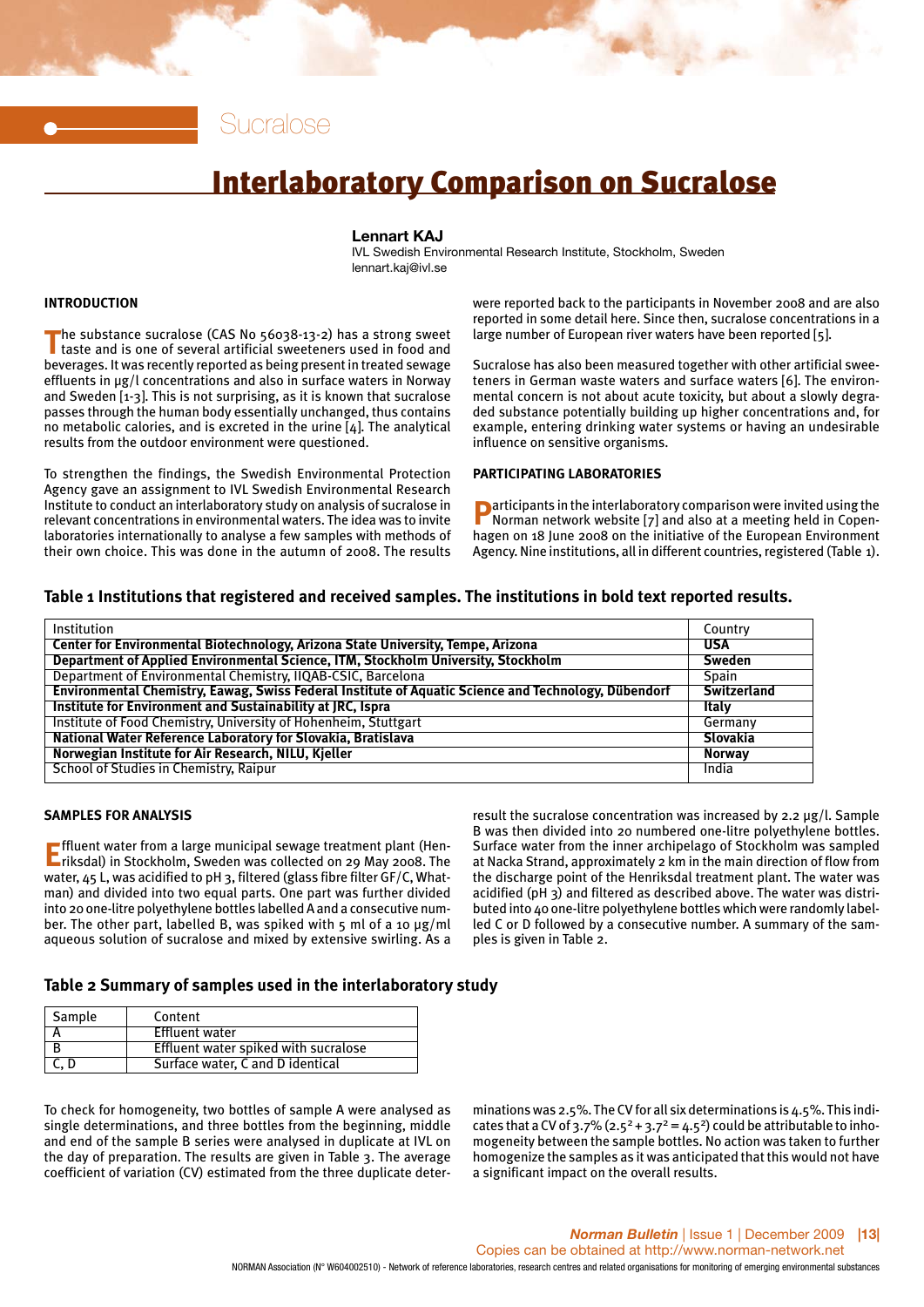#### **Table 3 Analytical results to check for homogeneity of samples**

| <b>Bottle</b>          | Conc <sub>1</sub><br>ug/l | Conc <sub>2</sub><br>$\lg$ /l | CV% |
|------------------------|---------------------------|-------------------------------|-----|
| Aз                     | 6.6                       |                               |     |
| A20                    | 6.5                       |                               |     |
| B1                     | 8.9                       | 8.5                           | 4.1 |
| <b>B</b> <sub>12</sub> | 8.0                       | 7.9                           | 1.1 |
| <b>B20</b>             | 8.2                       | 8.1                           | 1.1 |

One set of samples A–D was stored at room temperature and another at +8°C for stability studies. All other sample bottles were frozen (-18°). Samples stored at +21°C, +6°C and -18°C were analysed after 0, 22, 89 and 146 days of storage. Results are given in Table 4. No significant change in concentration with storage time or temperature was found.

#### **Table 4 Analytical results to check for temporal sample stability**

| Days | Sample B<br>$+21^{\circ}$ C<br>$\mu$ g/l | Sample B<br>+6 $\degree$ C µg/l | Sample B<br>$-18^{\circ}$ C<br>$\mu$ g/l | Sample C/D<br>$+21^{\circ}$ C<br>$\mu$ g/l | Sample C/D<br>+6°C<br>µg/l | Sample C/D<br>$-18^{\circ}$ C<br>µg/l |
|------|------------------------------------------|---------------------------------|------------------------------------------|--------------------------------------------|----------------------------|---------------------------------------|
| 08.2 | 8.2                                      | 8.2                             | 0.18                                     | 0.18                                       | 0.18                       |                                       |
| 22   | 8.4                                      | 7.9                             | 8.4                                      | 0.19                                       | 0.19                       | 0.18                                  |
| 89   | 7.9                                      | 8.0                             | 8.7                                      | 0.17                                       | 0.17                       | 0.17                                  |
| 146  | 8.5                                      | 8.0                             | 7.6                                      | 0.19                                       | 0.16                       | 0.17                                  |

#### **DISTRIBUTION OF SAMPLES**

**A**n insulated box containing one bottle each of samples A to D was sent frozen to each of the nine participating laboratories in the middle of June 2008. The participants were informed that samples A and B contained effluent water with a concentration of sucralose above 1000 ng/l and that samples C and D were surface waters with a concentration of sucralose below 1000 ng/l. They were asked to analyse the four samples with the method of their choice together with a short description of the method used. Results were due by 31 October 2008.

#### **RESULTS**

Six laboratories contributed with results (Table 1, bold text). The laboratories were assigned arbitrary numbers. Results from the organizing laboratory were also included, making a total of seven sets of results. A preliminary compilation was sent out to the participants on 5 November 2008. One laboratory responded that they had mistakenly omitted a multiplication of the results by a factor of 10. This was corrected and new preliminary results were sent out on 11 November 2008. All results for samples A and B are presented in Table 5, leftmost columns, and Figure 1.

#### Sample A | Sample B | Sample A | Sample B | B-A ng/l ng/l ng/l ng/l ng/l 1 7100 9900 7100 9900 2800 2 4490 5597 4490 5597 1107 3 5113 5264 5113 5264 151 4 500 350 5 6500 7900 6500 7900 1400 6 5513 6950 5513 6950 1438 7 6500 8200 6500 8200 1700 mean 5102 6309 5869 7302 1433 s 2222 3069 991 1738 859 CV,% 44 49 17 24 60 n | 7 | 7 | 6 | 6 | 6 Lab ID All results **After rejection of outliers**

#### **Table 5 Results for Samples A and B**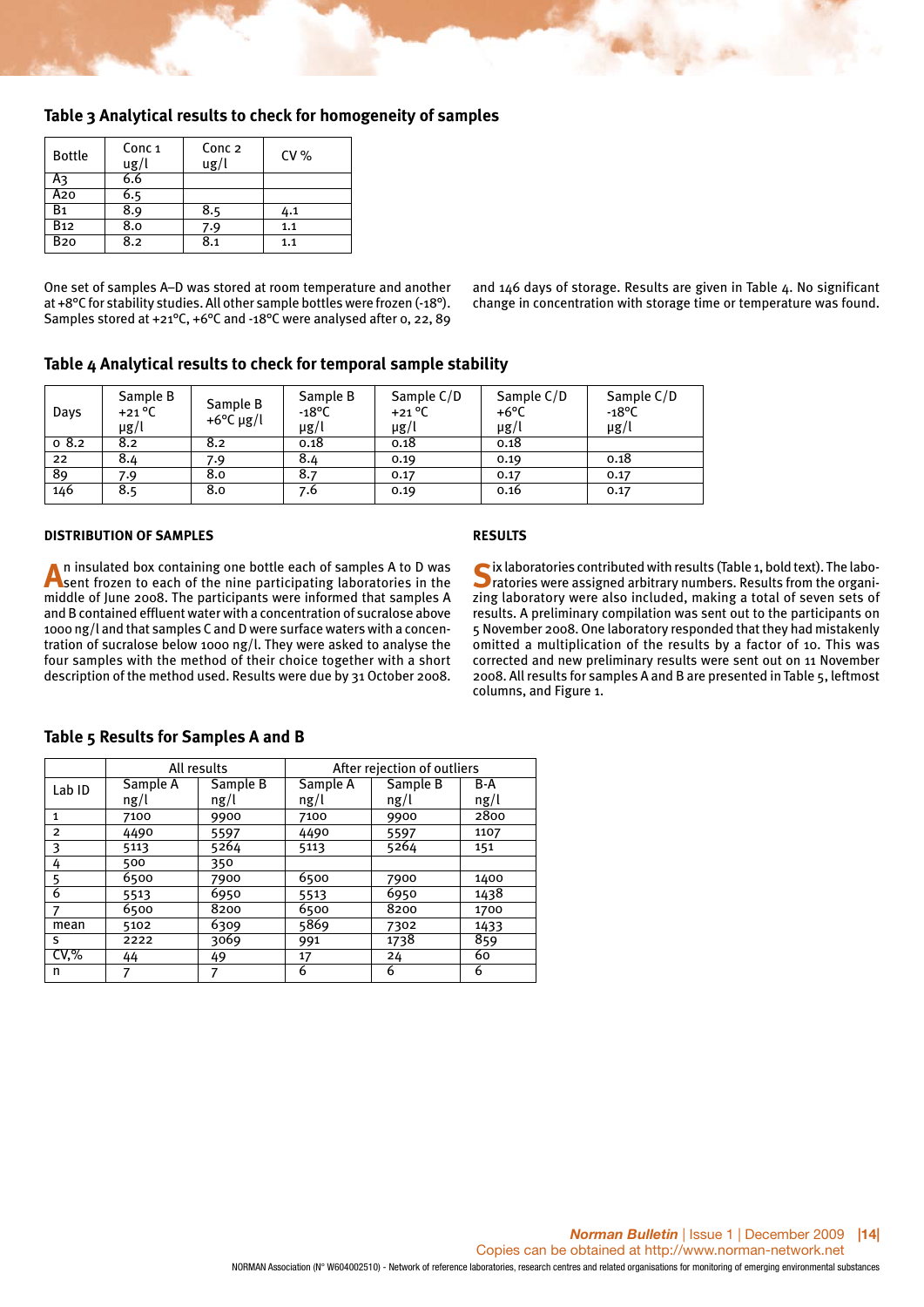



The results from laboratory 4 are significantly lower than the others and considered outlying. The remaining results and the differences between samples A and B are presented in Table 5, rightmost columns. The differences between samples A and B are also illustrated in Figure 2 together with a line representing the nominal value 2 200 ng/l. Individual results ranged from 150 to 2 800 ng/l. The average recovery of

the spike was 1 400 ng/l,  $64\%$  of the nominal value. The spike constituted a 37% increase for sample B from the average sucralose concentration obtained for sample A. Five laboratories reported a result for sample B that was 22–39% higher than for sample A. One laboratory reported only a 3% increase.



### **Figure 2 Difference between Sample B and Sample A**

All results for samples C and D are presented in Table 6, leftmost columns, and Figure 3. The result for sample D from lab 4 deviates and

is considered outlying. Statistics for the remaining results are given in Table 6, rightmost columns.

|  |  | Table 6 Results for Samples C and D |  |  |
|--|--|-------------------------------------|--|--|
|  |  |                                     |  |  |

|                   |          | All results | After rejection of outliers |          |                |  |  |
|-------------------|----------|-------------|-----------------------------|----------|----------------|--|--|
| Lab <sub>ID</sub> | Sample C | Sample D    | Sample C                    | Sample D | D-C            |  |  |
|                   | ng/l     | ng/l        | ng/l                        | ng/l     | ng/l           |  |  |
| $\mathbf{1}$      | 230      | 270         | 230                         | 270      | 40             |  |  |
| $\overline{2}$    | 188      | 190         | 188                         | 190      | $\overline{2}$ |  |  |
| 3                 | 121      | 138         | 121                         | 138      | 17             |  |  |
| 4                 | 200      | 600         | 200                         |          |                |  |  |
| 5                 | 230      | 230         | 230                         | 230      | o              |  |  |
| 6                 | 155      | 193         | 155                         | 193      | 38             |  |  |
| 7                 | 180      | 180         | 180                         | 180      | 0              |  |  |
|                   |          |             |                             |          |                |  |  |
| mean              | 186      | 257         | 186                         | 200      | 16             |  |  |
| S.                | 38       | 172         | 39                          | 45       |                |  |  |
| CV%               | 20       | 67          | 21                          | 23       |                |  |  |
| n                 | 7        | 7           | 7                           | 6        |                |  |  |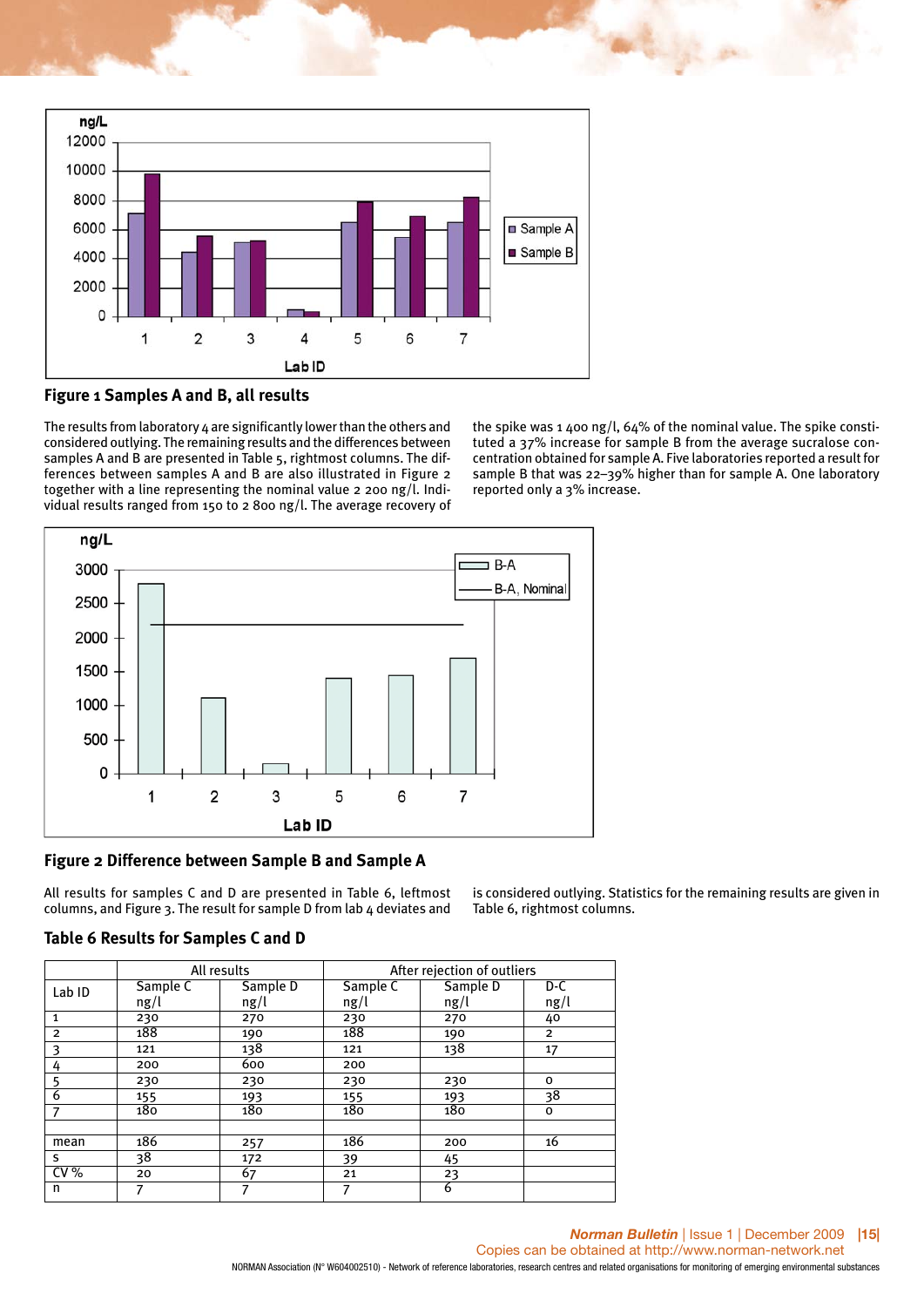

## **Figure 3 Samples C and D, all results**

The difference between samples D and C is illustrated in Figure 4. The samples were identical so ideally there should be no difference. Three



#### **Figure 4 Difference between samples C and D, after rejection of outliers**

As samples C and D were identical, the results could be treated as one dataset, Table 7. The total coefficient of variation is 21%. The paired results for samples C and D from each laboratory could be used to esti-

mate the intralaboratory coefficient of variation. This varies from 0% to 19% with a mean of  $11\%$ .

#### **Table 7 Results for samples C and D combined**

| $Labid$ 3 3                    |     |     | 6 7 7 2 2 6 4                           |  |  | 1 5 5 |  | $\overline{\mathbf{1}}$ | mean<br>ng/l | $ng/l \quad \%$ | <b>CV</b> |  |
|--------------------------------|-----|-----|-----------------------------------------|--|--|-------|--|-------------------------|--------------|-----------------|-----------|--|
| Conc, <sub>121</sub><br>  ng/l | 138 | 155 | 180 180 188 190 193 200 230 230 230 270 |  |  |       |  |                         | 193          | 41              | 21        |  |

**METHODS**<br>A II laboratories extracted the samples using solid phase extraction **A**ll laboratories extracted the samples using solid phase extraction<br>(SPE). Four laboratories used Oasis HLB (Waters) columns; Strata X (Phenomenex) and a mixed layer SPE-cartridge were also used. Two laboratories indicated a change of sample pH to 6.5 or 7. Isotopically labelled surrogate standard (D6-sucralose) was added by five laboratories.

Different sample volumes, 2–1000 ml, were extracted. After extraction one laboratory washed the column with 0.5 M ammonium hydroxide. Elution was done with methanol, acetone+methanol 1+1, or (in the case of the mixed mode SPE-column) with a basic and an acidic mixture of ethyl acetate + methanol 1+1.

laboratories reported a difference of less than 2%, three laboratories a difference of 13–22%.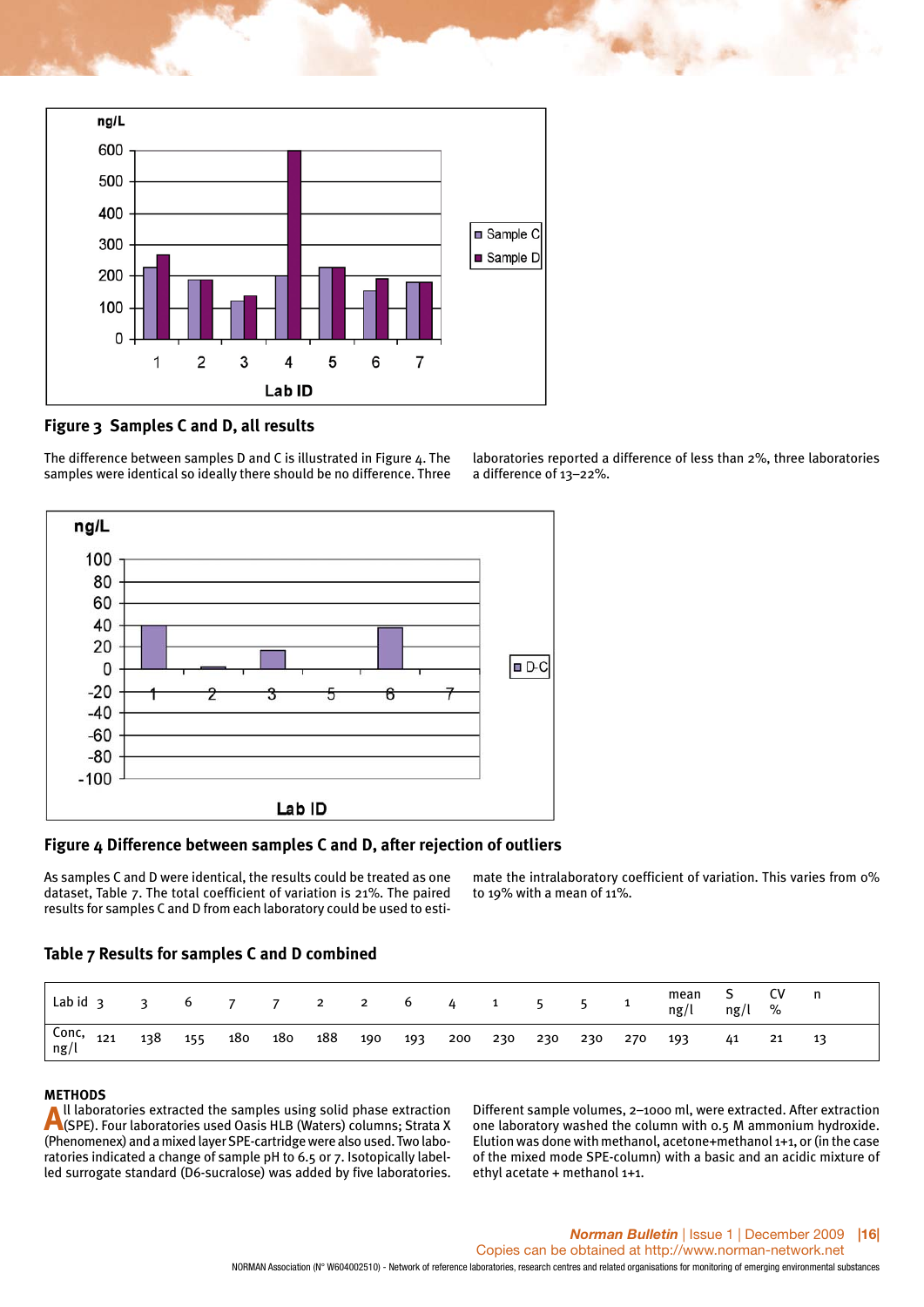Two laboratories cleaned up the extracts using Isolute M-M (IST) and Oasis MAX (Waters) columns.

All laboratories used RP-HPLC separation. Five laboratories used C18 separation columns, one a C12 column and one a C8 column. Gradient elution, with increasing relative concentration of the organic solvent with time, was performed using water/acetonitrile, in one case with 0.05% acetic acid added, or water/methanol with 0.1% formic acid, 25 mM ammonium acetate or without additives.

Laboratory 4 used precolumn chemical derivatisation (DNBC benzoylation). This laboratory used UV/DAD 230 nm for detection.

All other laboratories used some type of mass spectrometric detection following electrospray ionisation (ESI). Laboratory 1 used ESI in positive mode, all others in negative mode. Laboratories 1, 3, 6 and 7 used triple quadrupole instruments with unit mass resolution, laboratory 2 used high resolution TOF (time of flight)-MS and laboratory 5 used high resolution LTQ-Orbitrap-MS.

The most abundant monoisotopic mass for sucralose  $(C_{12}H_{19}Cl_3O_8)$  is 396.0. This corresponds to the isotopic composition  $35Cl<sub>3</sub>$ . The composition <sup>35</sup>Cl<sub>2</sub>37Cl is almost as abundant (98%) and gives a mass of 398.o.

Laboratories 3, 6 and 7 recorded the MRM (multiple reaction monitoring) transitions 395>359 for sucralose and 401>365 for D6-sucralose. This corresponds to  $[M - H]$ -  $> [M - 35Cl]$ -, for the  $35Cl_3$  isotopic composition.

Laboratory 1, using positive ionisation, recorded the signals for masses 419, 421 and 427 with both first and third quadrupole transmitting the same ion. The masses correspond to the sodium adduct of  $35Cl<sub>3</sub>$ sucralose, <sup>35</sup>Cl<sub>2</sub><sup>37</sup>Cl-sucralose and D6<sup>35</sup>Cl<sub>2</sub><sup>37</sup>Cl-sucralose. This was done as it gave a more intense signal than  $[M - H]$ - when using negative ionisation, but no stable product ion was found.

Laboratory 2 used masses 397.0040 and 403.0040 for sucralose and D6-sucralose respectively.

Laboratory 5 performed full scan high resolution mass analysis from 115 to 1000 m/z with data-dependent MS–MS analyses triggered by the parent ion mass of sucralose and D6-sucralose. Deprotonated formic acid adduct ion [M+FA-H]- and deprotonated molecule ion [M-H]- of sucralose and D6-sucralose were extracted from the full scan with a mass tolerance of 5ppm.

#### **DISCUSSION**

**T**he six laboratories that used a variety of LC-MS and LC-MSMS methods and instruments to analyse a real effluent water from a municipal sewage treatment plant (sample A) for sucralose produced results with a total coefficient of variation as low as 17%. This must be considered impressive, as common experience is that repeated analysis of organic substances with the same method and instrument often produces variation of this magnitude. The results for sample B, which was the same sample spiked with sucralose, showed a somewhat higher variation, CV 24%.

It cannot be ruled out that this could at least in part be due to inhomogeneity between sample bottles. It is a lesson for the organizer that this should have been checked more thoroughly.

The spike added to sample B (2 200 ng/l) constituted a 37% increase of the concentration relative to sample A (analysed mean value). It was interesting to see if this relatively low spiking level could be recovered. Five laboratories reported results in the range 22–39%. As an average, 66% of the nominal spiked amount was recovered. An explanation for the deviation from 100% could, perhaps speculatively, be a matrix effect, ion suppression, that would in that case also have lowered the results for sample A. Analysts could only be encouraged to check for such effects. A linear response when serially diluting a sample is usually a good indicator that a matrix effect is not present. If method sensitivity puts a limit on dilution, extract clean-up can be necessary.

One laboratory used LC-UV. Their results were considerably lower than the rest.

The results for the surface water sample C/D were also very consistent with a total CV of 21% at a mean concentration of 193 ng/l after the rejection of one outlier (LC-UV data). The ratio of the average concentrations of samples A and C/D equals a dilution factor of 30.

These results show that many LC-MS approaches to analysis of sucralose can be successful but give no basis to recommend one method or instrument over another.

According to a European Commission Decision [8] a reliable identification by LC–MS–MS requires one precursor and two product ions or two precursors, each with one product ion. None of the laboratories have reported results that live up to this. This could be met by using both transitions 395>359 and 397>361 (ESI-).

#### *ACKNOWLEDGEMENTS:*

I would like to thank all the participants who contributed their valuable time and expertise to this work. The study was funded by Environmental Monitoring at the Swedish Environmental Protection Agency.

#### *REFERENCES:*

- [1] Dye C., Kylin H., Schlabach M., *Proceedings of the 2nd EMCO workshop on Emerging Contaminants in Wastewaters: Monitoring Tolls and Treatment Technologies*, 26-27 April 2007, Belgrade, Serbia
- [2] Brorström-Lundén E., Svenson A., Viktor T., Woldegiorgis A., Remberger M., Kaj L., Dye C., Bjerke A., Schlabach M. (2008), "*Measurements of Sucralose in the Swedish Screening Program 2007 -PART I; Sucralose in surface waters and STP samples*." IVL Report B1769 **http://www3.ivl.se/rapporter/pdf/B1769.pdf**
- [3] Brorström-Lundén E., Svenson A., Viktor T., Woldegiorgis A., Remberger M., Kaj L., Dye C., Bjerke A., Schlabach M. (2008), "*Measurements of Sucralose in the Swedish Screening Program 2007 -PART II; Sucralose in biota samples and regional STP samples*" IVL Report B1795 **http://www3.ivl.se/rapporter/pdf/B1795.pdf**
- [4] Anon. 2000. *Opinion of the Scientific Committee on Food on sucralose*. Adopted Sept 7<sup>th</sup>, 2000, by the Scientific Committee on Food, Health and Consumer Protection Directorate-General, European Commission.
- [5] Loos R., Gawlik B M., Boettcher K., Locoro G., Contini S., Bidoglio G. (2009) Chromatogr A 1216:1126-1131
- [6] Scheurer M., Brauch H-J. Lange, F T (2009). *Analysis and occurence of seven artificial sweeteners in German waste water and surface water and in soil aquifier treatment (SAT) Anal*. Bioanal. Chem 394:151-1594
- [7] **http://www.norman-network.net/** index\_php.php?module=public/qa\_qc/schedule&menu2=public/qa\_qc/qa\_qc
- [8] Commission Decision (2002/675/EC) of 12 August 2002 implementing Council Directive 96/23/EC concerning the performance of analytical methods and the interpretation of results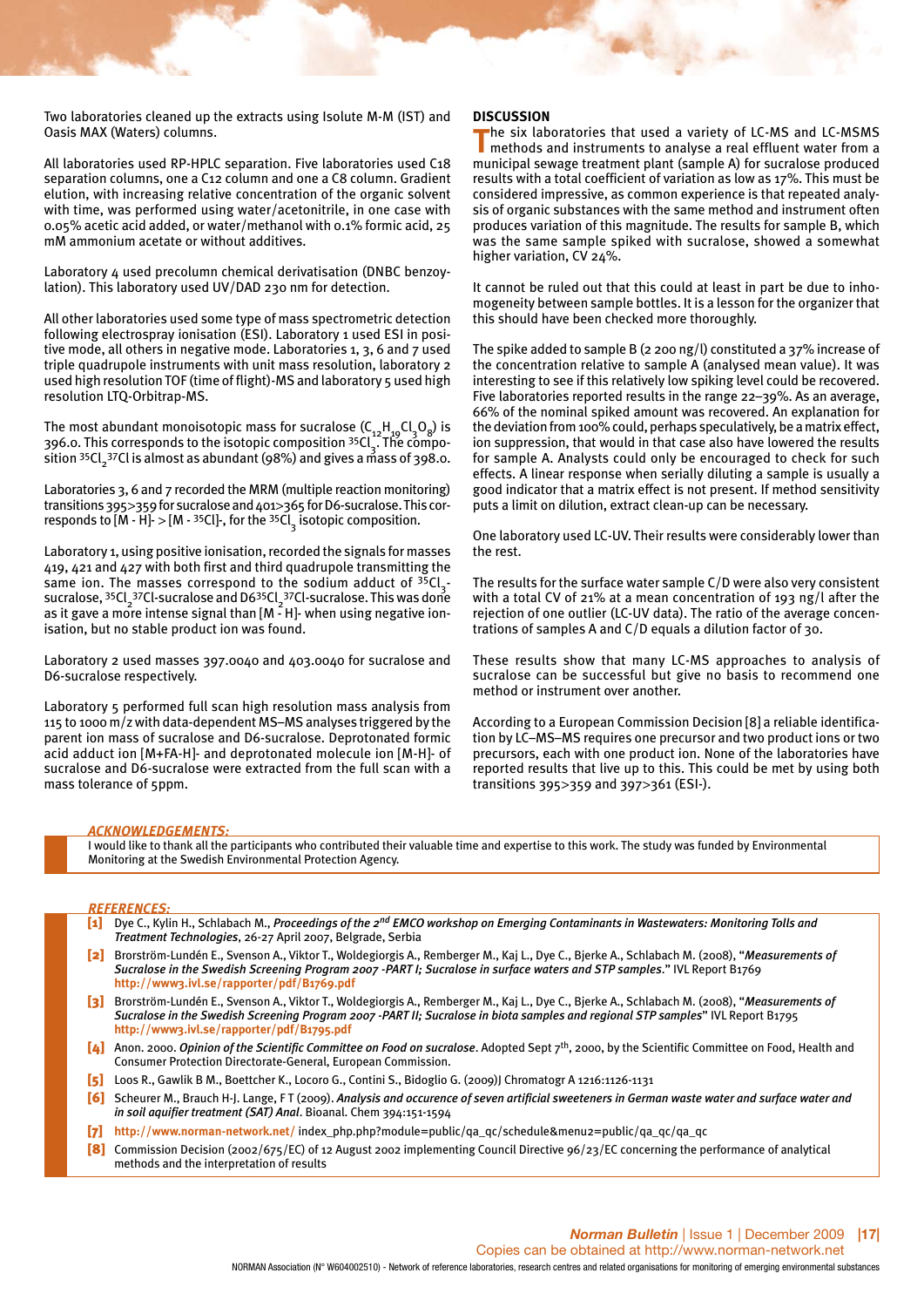

## The debate on environmental and human health risks

#### **Mario Carere**

Italian National Institute of Health, Department: Environment and Health Dept, Rome, Italy mcarere@iss.it

*This note reports on the latest developments in the discussion of the risks to human health and the environment of the substance Bisphenol A (BPA) (4,4'-Isopropylidenediphenol CAS No: 80-05-7 EINECS No: 201-245-8).*

#### **PRODUCTION AND USE**

**B**PA is one of the most highly produced chemicals worldwide. It is used in the production of polycarbonate plastics and epoxy resins, which are used in many consumer products, such as baby-feeding bottles, plastic food containers and tableware, recycled cardboard and paper used for food packaging, toys, eyeglass lenses, dental monomers, medical equipment and tubing, and electronics, as well as in lining food and beverage cans and water pipes.

The annual production volume of BPA in the EU increased from the 1996–1999 average of 700,000 metric tons to 1,150,000 metric tons in 2005 and 2006.

BPA has been shown to leach from food and beverage containers and some dental sealants and composites, under normal conditions of use. The main route of environmental exposure is from use in the thermal paper and PVC industries.

#### **DEBATE ON HUMAN HEALTH RISKS**

The debate on whether or not BPA causes effects of concern for human<br>health at current exposure levels has lately escalated as a result of several recent evaluations of its toxicity.

BPA is one of a number of chemicals that may have the potential to interact with hormone systems in the body. It has been known since the 1930s that BPA can mimic the female sex hormone, oestrogen. The effects on fertility and reproduction and the endocrine (hormonal) system have been subject to much scientific debate, linked to reports of low-dose effects of BPA in rodents.

In Canada, health authorities recently banned the use of BPA in babyfeeding bottles; the evaluations made in Canada raise concern, especially about developmental effects in foetuses and infants.

Proposals to ban the use of BPA in certain products used by and/or for infants and children are also being considered in several states in the US.

The FDA (Food and Drug Administration–USA) stated that there is a large body of evidence that indicates that FDA-regulated products containing BPA currently on the market are safe and that exposure levels to BPA from food contact materials, including for infants and children, are below those that may cause health effects. But FDA will continue to consider new research results and information as they become available.

In Europe, EFSA (European Food Safety Authority) is the keystone of European Union (EU) risk assessment regarding food and feed safety; in close collaboration with national authorities, and in open consultation with its stakeholders, EFSA provides independent scientific advice and clear communication on existing and emerging risks.

In 2006 and 2008, EFSA provided two opinions in which the conclusion is that there are no health concerns for any part of the European population at current exposure levels of BPA.

EFSA took account of the recent concerns assessing the differences between infants and adults in the elimination of BPA from the body and has collected all the most recent information and data available.

The EFSA Panel's conclusions are based on the currently available, extensive database on repeated dose toxicity, reproductive and developmental toxicity of BPA in rodents and on the comparison of toxicokinetics in primates, including humans, and rodents.

EFSA concluded that there is sufficient capacity for biotransformation of BPA to hormonally inactive conjugates in neonatal humans at exposures to BPA that were considered in the EFSA opinion of 2006 and the European Union Risk Assessment Report. EFSA therefore considers that its risk assessment based on the overall NOAEL for effects in rats, and using a default uncertainty factor of 100, can be considered as conservative for humans and established a full TDI (estimate of the amount of a substance, expressed on a body weight basis that can be ingested daily over a lifetime without appreciable risk) of 0.05 mg BPA/kg bw.

Following the EFSA Opinion other studies have been published on the possible effects of BPA, in particular very recent results, from the study in press of Bondesson M. et al, describe additional effects of BPA on hormone signalling, developmental effects, exposure biomarkers and metabolism; in this study the results from different in vitro and in vivo models collectively indicate that the mechanisms by which BPA interferes with hormone signalling are both diverse and complex. The range of pathways with which BPA potentially interferes may be much wider than expected, and may therefore be overlooked if toxicity is measured by the classical testing paradigm only.

#### **ENVIRONMENTAL RISK (WATER COMPARTMENT)**

**B**PA is included in Annex IIII of the Directive 2008/105/EU that set Envi-<br>**B**I ronmental Quality Standards for the priority substances in water bodies; the European Commission is currently carrying out a review to evaluate the possibility of including BPA on the list of substances that have to be reduced (priority substances) or eliminated (priority hazardous substances) from all sources, emissions and losses in European water bodies.

The review is based on a methodology, foreseen by the Water Framework Directive 2000/60/EC, that takes into account monitoring and modelling data; it is clear that possible inclusion on the final list of priority substances of BPA will depend on the defined PEC value (predicted environmental concentration), based on monitoring and modelling data, but also on the selection of the PNEC (predicted no effect concentration).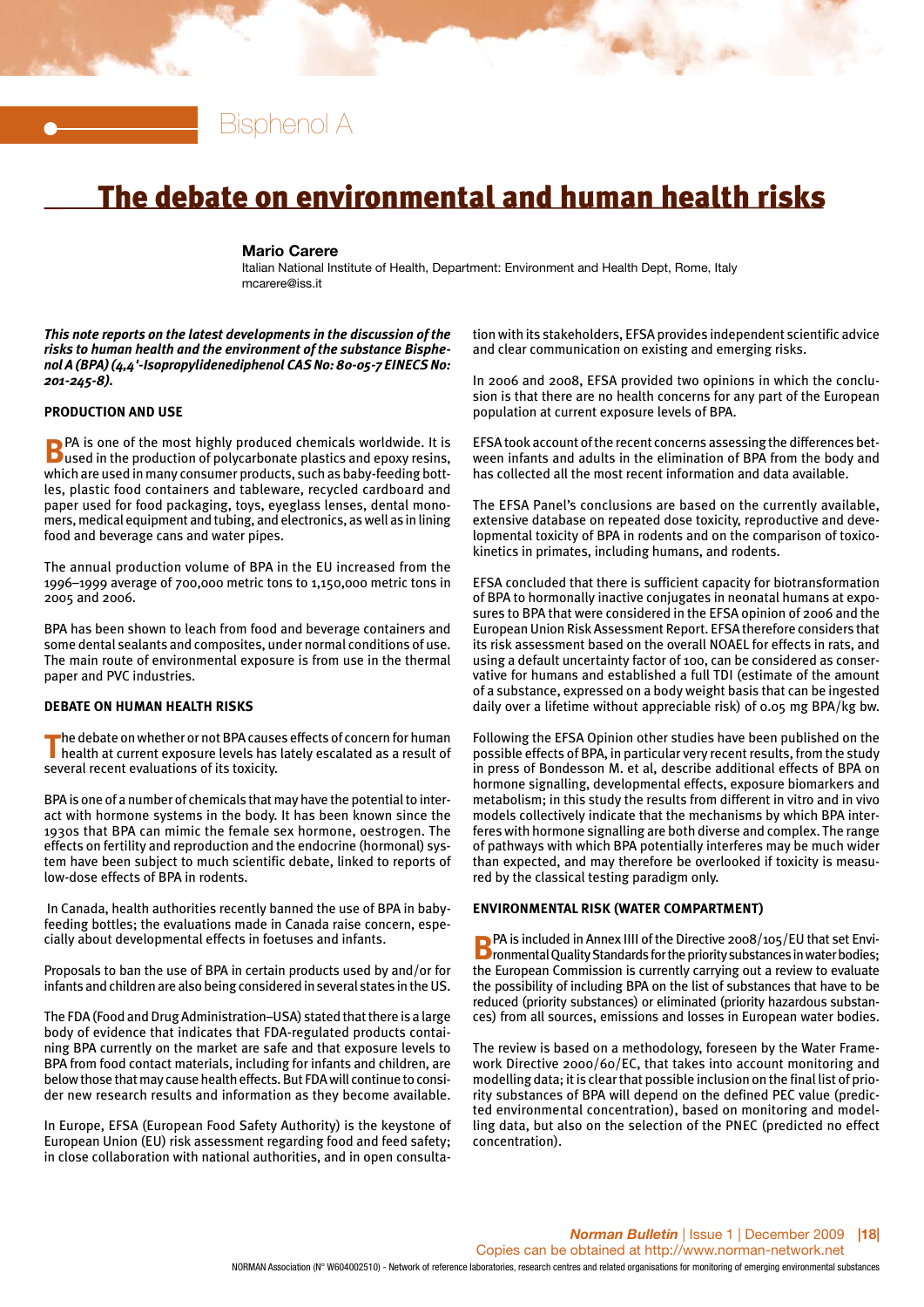To assess the potential for BPA to reach drinking water, samples from sewage treatment works effluents, rivers, creeks and drinking water reservoirs were collected in Germany (Kusch and Ballschmiter). BPA levels in drinking water ranged from 300 pg/l to 2 ng/l. BPA was also detected (Belfroid et al) in surface water in 96 samples collected from 38 different locations distributed equally throughout the Netherlands in which nine locations reported levels over 100 ng/l and up to 330 ng/l and one occasional observation was of 21 μg/l. In the River Elbe (Germany), BPA was detected at concentrations from 9 to 776 ng/L in water and from 66 to 343 μg/kg in sediments (Heemken et al).

The EU Risk Assessment Report (RAR) of 2003 stated that there is a need to limit the risks for water and sediment compartments only for the following uses: thermal paper recycling, use as an inhibitor in PVC production, preparation of additive packages for PVC processing, and use as an anti-oxidant in the production of plasticizers for use in PVC processing. For other uses, the RAR indicates that there is no risk when the PNEC based on the standard endpoint of egg hatchability of 16 μg/l is used. As there are long-term NOEC values available for fish, invertebrates and algae, a factor of 10 can be used on the NOEC in accordance with the usual TGD method to give a PNEC of 1.6  $\mu$ g/l.

In 2008 an updated RAR was produced. This report brings together the revised exposure information and an updated review of ecotoxicity data, as an addendum to the original RAR.

In the updated RAR of 2008, no risks are indicated using the freshwater and marine PNEC respectively of 1,5 and 0,15 μg/l for any scenario. Some authors, however, challenge this conclusion on the basis of the results of test studies on the effects of BPA on fish and molluscs. In particular, there are still uncertainties over the potential effects of BPA on snails, despite the thorough testing undertaken as part of the "conclusion (i) programme" of the RAR.

For example, in the study by Oehlmann et al, is stated that the lack of risks for the aquatic environment at current exposure levels in European ecosystems was not conclusively shown.

Oehlmann et al reported that exposure of ramshorn snails (M. cornuarietis) induces a superfeminization syndrome at BPA concentrations as low as 1 μg/L; in the experiments the complete set of superfemale effects occurred: additional female organs, enlarged accessory sex glands, gross malformations of the pallial oviduct, stimulation of egg and clutch production, resulting in increased female mortality.

A further exposure series demonstrated that the effect of BPA on reproductive output and oviduct malformations in the snail M. cornuarietis is also temperature-dependent: snails exposed to BPA at 20°C produced significantly more clutches and eggs compared to controls. The calculated EC10 value was 14.8 ng/L for egg production, which would lead to a possible PNEC <sub>water</sub> of 1,48 ng/L, which is much lower than the value currently defined in the RAR.

#### **CONCLUSIONS**

**The toxicity of BPA has been quite widely investigated in recent years.<br>The risk assessment reports and opinions of the European Union** represent a milestone on this issue, although there is still no scientific consensus regarding the exposure levels at which BPA poses a health and environmental risk. The debate is caused by the potential endocrine disrupting effects caused by BPA on humans and on aquatic organisms. More research is therefore needed to evaluate the effects of endocrine disrupting compounds. Such research should include the use of new toxicological and ecotoxicological tests, and should also take into account the fact that we are exposed to a mixture of endocrine modulating compounds. The monitoring of levels of BPA in environmental compartments, in food, human tissues and fluids should also be improved in order to present a clear picture of the level of exposure.

#### *SELECTED PUBLICATIONS*

- European Chemicals Bureau (ECB) European Union Risk Assessment Report 4,4\_-isopropylidenediphenol (bisphenol-A); 2003. CAS No: 80-05-7 EINECS No: 201-245-8. Available online at: www.ecb.jrc.it/Documents/Existing- Chemicals/RISK ASSESSMENT/REPORT/bisphenolareport325.pdf.
- European Food Safety Authority (EFSA). *Opinion of the scientific panel on food additives, flavourings, processing aids and materials in contact with food on a request from the commission related to 2,2-bis(4-hydroxyphenyl)propane (bisphenol A); 2006*. Question No: EFSA-Q-2005-100. EFSA J 428:1–75. Available online at: www.efsa.europa.eu/cs/BlobServer/Scientific Opinion/afc op ej428 bpa op en,3.pdf?ssbinary=true.
- European Food Safety Authority (EFSA). *Toxicokinetics of bisphenol A scientific opinion of the panel on food additives, flavourings, processing aids and materials in contact with food (AFC); 2008*. Question No: EFSA-Q-2008- 382. EFSA J 759:1–10. Available online at: www.efsa.europa.eu/cs/BlobServer/ Scientific Opinion/afc ej759 bpa %20toxicokinetics op en.pdf?ssbinary=true.
- Vandenberg L. N. et al "*Human exposure to Bisphenol A (BPA)-Review*". In Reproductive Toxicology 24 (2007) 139–177.
- Cheryl Erler MSN et Al. "*Bisphenol A Exposure: Human Risk and Health Policy*". Journal of Pediatric Nursing (2009). In Press.
- Consumer Products Safety & Quality (CPS&Q) (former European Chemicals Bureau (ECB)). *Updated European Risk Assessment Report 4,4\_ isopropylidenediphenol (Bisphenol-A); 2008*. CAS No: 80-05-7 EINECS No: 201-245-8. Available online at: www.ecb.jrc.it/documents/Existing-Chemicals/RISK ASSESSMENT/ADDENDUM/bisphenola add 325.pdf.
- Bondesson M, et al "*A CASCADE of effects of bisphenol A*". In Reproductive Toxicology (2009), doi:10.1016/j.reprotox.2009.06.014- In press.
- Oehlmann J et al. "*A critical evaluation of the environmental risk assessment for plasticizers in the freshwater environment in Europe, with special emphasis on bisphenol A and endocrine disruption*". In Environmental Research 108 (2008) 140–149.
- Kuch HM, Ballschmiter K. "*Determination of endocrine-disrupting phenolic compounds and estrogens in surface and drinking water by HRGC- (NCI)–MS in the picogram per liter range*". Environ Sci Technol 2001;35:3201–6.
- Belfroid A, van Velzen M, van der Horst B, Vethaak D. "*Occurrence of bisphenol A in surface water and uptake in fish: evaluation of field measurements*". Chemosphere 2002;49:97–103.
- •Heemken, O.P., Reincke, H., Stachel, B., Theobald, N. *The occurrence of xenoestrogens in the Elbe river and the North Sea*. Chemosphere 2001; 45, 245–259.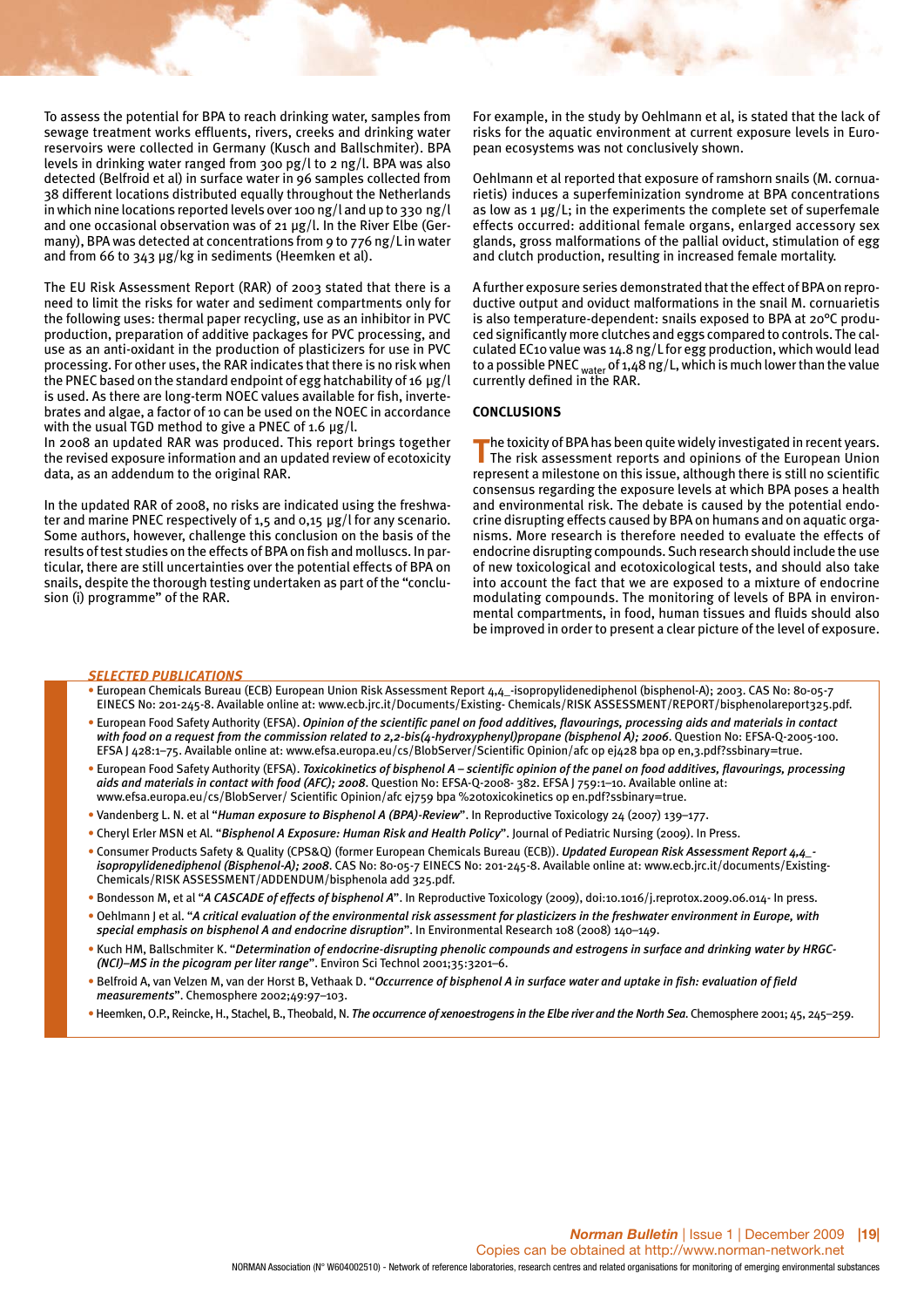## Life of the network, NORMAN Activities

*The NORMAN Network operates in accordance with an Annual Joint Programme of Activities defined by the Steering Committee in consultation with the members of the Association. This section of the Bulletin summarizes the activities* The NORMAN Network operates in accordance with an Annual Joint Programme of Activities defined by the Steering<br>Committee in consultation with the members of the Association. This section of the Bulletin summarizes the acti

## Milestones and achievements in 2009

**2009** Saw the first milestone in the life of NORMAN – the esta-<br>**2009** blishment of the NORMAN association in February 2009. After three years of life as an EC-funded project (6th Framework Programme – Priority 6.3 - Contract N° 018486), the NORMAN network was established in February 2009 as a non-profit association under French Law 1901 with its own Statutes and Internal Regulations.

The NORMAN association - network of reference laboratories, research centres and related organisations for the monitoring and biomonitoring of emerging environmental substances - now has 43 members (as at 23 October 2009), plus JRC, which has a permanent invitation to the Steering Committee in a consultative role, and collaborates with NOR-MAN under a specific Collaboration Agreement (CA) which will be probably signed by NORMAN and JRC by the end of the year 2009.

NORMAN is financed by the contributions of its wide membership of interested stakeholders dealing with emerging substances. The synergies between research teams from different countries in the field of emerging substances help to make that financing possible and contribute to the harmonisation of common measurement methods and monitoring tools.

#### **AMONG THE ACHIEVEMENTS OF THE NETWORK IN 2009:**

#### • Databases

In 2009 the databases have been regularly updated with new data from monitoring campaigns and projects. Moreover, the databases have been completely reprogrammed to improve their performance in terms of speed and functions. The new versions of the databases are now available on the NORMAN website (except for EMPOMASS which will be available by January 2010).

In 2010 the focus will be on extraction of data from the projects listed in EMPOMAP, population of EMPODAT with bioassay and biomarkers data and continuous updating of interlinking between the three databases. It is also proposed to develop a module for upload and visualisation of (eco)toxicity and other REACh-related data from UBA and other national databases. To this end, UBA has proposed organising a workshop on "Data exchange" in 2010, stressing the fact that this workshop should be specifically addressed to IT experts to discuss the setting up of protocols for automatic data exchange / sharing between national databases.

• Workshop on "Mixtures and metabolites of chemicals of emerging concern"

This workshop was organised by RIVM - National Institute for Public Health and the Environment and IVM - Institute for Environmental Studies - VU University (The Netherlands) and took place in Amsterdam on 18-19 November 2009. The programme covered various aspects related to the formation of metabolites and degradation products of emerging substances and mixture effects – a topic of crucial importance for the assessment of the toxicity of emerging pollutants and treatment techniques.

• Working Group on prioritisation of emerging substances

The objective is the identification of those emerging substances that warrant priority attention (including priority needs in terms of improvement of existing data), based on common criteria such as their (eco)toxicity, persistence, bioaccumulation potential, spatial and temporal distribution, occurrence in the environment, usage pattern, level of consumption, etc. A questionnaire for the update of the list of emerging substances and preparation of the prioritization work was developed and circulated to the members of the WG and all NORMAN. The activities of this working group with the definition of the prioritisation criteria and methodology will continue in 2010.

• Expert Group N°2 meeting "Use of passive sampling for emerging substances" with publication of Position Paper (VUVH)

The meeting of the EG took place in Prague on 26 May 2009 - jointly with the "3rd International Passive Sampling Workshop and Symposium - IPSW 2009". The minutes of the meeting and the presentation are available on the website and the publication of the Position Paper is planned for the beginning of 2010. As a follow-up to this EG meeting, the organisation of an intercalibration study on passive sampling of emerging pollutants is among the proposals for NORMAN activities for 2010 or 2011. There are already on-going activities, for example, in the Czech Republic and France for the organization of intercalibration exercises using passive samplers, but they are all focused on the WFD Priority Substances.

• Working group N°2 "The value of bioassays and biomarkers in water and sediment quality monitoring programmes: strategies for the interpretation of results" (RIVM / IVM / INERIS) and Expert Group N°1 meeting "Toxicity profiling" with publication of Position Paper (IVM)

The Working Group (10 Member States represented by 12 leading organizations), met for the first time on 8 October in Amsterdam. One of the first objectives of the Working Group is the preparation of an inventory of available biological tools, including strategies for the interpretation of results, and evaluation of those strategies.

Moreover, an Expert Group meeting was held on 9 October in order to discuss in detail the current state of the art and perspectives on the use of toxicity profiling approaches (in vivo, in vitro and omics) and their combination with chemical analytical techniques, to provide information on the mode of action of emerging substances and the assessment of their impact. The conclusions of these thematic groups, regarding the concrete possibilities and limitations for the application of biological effect tools in the assessment of the impact of environmental contaminants in the aquatic environment, will be published and disseminated in the form of position papers in the course of 2010.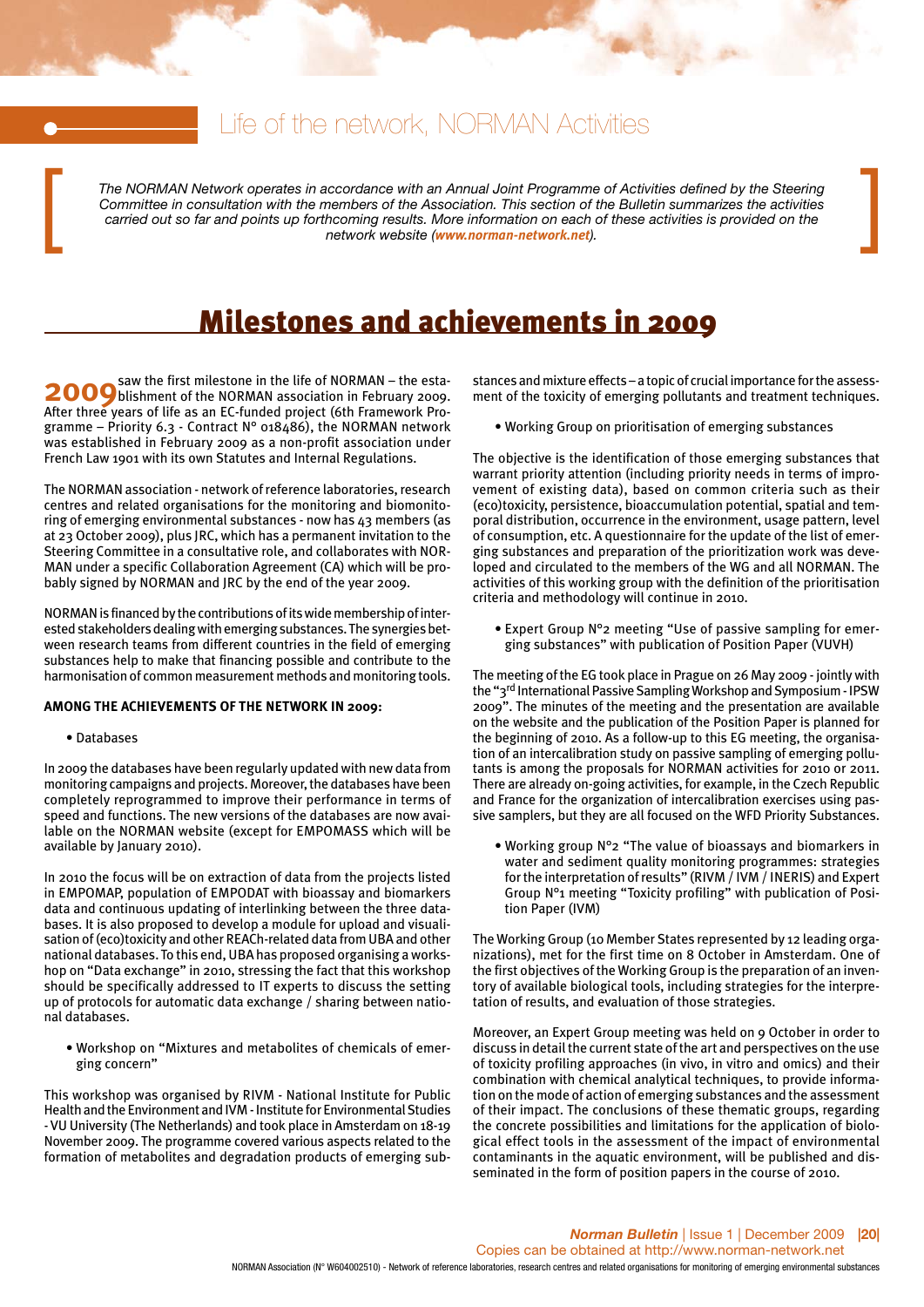• Organisation of an interlaboratory study on "Perfluorinated Co pounds in Water, Fish and Sludge" (IVM / QUASIMEME)

Work is under way – data are being evaluated and the final report will be published by the end of 2009.

• Implementation of NORMAN protocol for methods validation in European standardisation

There is on-going activity at the European Standardisation body (CEN) to start with the drafting of a new working document for method validation

(future CEN Technical Specification) which will be entirely based on the NORMAN validation framework produced during the NORMAN project. As a conclusion of the 5th meeting of the experts of the CEN/TC 230 / WG 1 AHG on "Water analysis" (28 May 2009, Lelystad, The Netherlands), the NORMAN validation protocol should be considered as a basis for a future New Work Item Proposal, which would lead to a future CEN Technical Specification. This work is lead by IWW and the setting-up of a new NORMAN Working Group is proposed for 2010 for the drafting of the Working Document which will precede the New Work Item Proposal. This Working Document building on the NORMAN Validation Protocols will be finished in April 2010.

## NORMAN events

#### *FOCUS on the Workshop on "Mixtures and metabolites of chemicals of emerging concern" – Amsterdam, 18-19 November 2009*

**Releases of chemicals in the environment often cause the formation<br>of transformation products which may be more toxic than the parent** compound. This possibility of increased toxicity over time has been afforded insufficient attention in chemical regulation. There is, moreover, limited awareness of the analytical implications of this phenomenon. With this in mind, a workshop on mixtures and metabolites of chemicals was organised by RIVM (National Institute for Public Health and the Environment) and IVM (Institute for Environmental Studies – VU University, The Netherlands) and took place in Amsterdam on 18–19 November 2009.

About 70 participants attended the workshop, with 16 presentations (available as pdf files on the NORMAN website) and 11 posters. The conclusions of this twoday workshop will be presented in a specific report. However, it was already clear from the discussion that the co-occurrence of chemicals in the environment plays an important role in the overall environmental impact of chemicals. The ecotoxicological assessment of mixtures is complex and there are still many knowledge gaps. But checking compliance with environmental quality standards

alone is obviously not sufficient: a number of modelling tools for prediction of mixtures effects exist already and they need to be integrated in future routine risk assessment protocols.

The second day was focused on the tools for identification and analysis of the metabolites and transformation products of chemicals of emerging concern. Here again, the main tools available (in silico methods, analytical techniques, bioreactors, field studies) to study the chemicals' transformation products were presented. But knowledge gaps still exist in the analysis of transformation products, fate and transport, and toxicity of these compounds. Moreover, most of the current studies addressed two main classes of compounds: pesticides and pharmaceuticals. Is this the tip of the iceberg? How many transformation products should also be covered?

#### *NORMAN General Assembly, Amsterdam 20 November 2009*

The first NORMAN General Assembly took place this year on 20 November 2009. The progress of the work and the proposed activities for 2010 were discussed with all members and the results of the discussion will be the basis for the finalisation and approval of the NORMAN Joint Programme of Activities for 2010 by the Steering Committee.

## Forthcoming events

#### **20 YEARS OF RESEARCH IN THE FIELD OF ENDOCRINE DISRUPTORS & PHARMACEUTICAL COMPOUNDS: CHALLENGES AND SOLUTIONS IN THE WATER SECTOR**

*> 10 February 2010, Berlin, Germany*

Awareness of the potential hazards posed by endocrine disrupting and pharmaceuticals compounds has led to intensive research programmes over the past 20 years. The performance of current water supply systems, urban drainage and wastewater treatment systems is suitable to solve conventional problems only. This one-day workshop organised by Kompetenzzentrum Wasser Berlin and sponsored by VEOLIA Environment intends to review and discuss with leading international scientists the status of knowledge regarding the risks, impacts and available or future technical solutions for the water sector. The deadline for registration is on 31 January 2010. For any further information on programme and registration go to:

**http://www.kompetenz-wasser.de/Kompetenzzentrum-Wasser-Berlin.1.0.html?&L=1&type=title%3DContact**